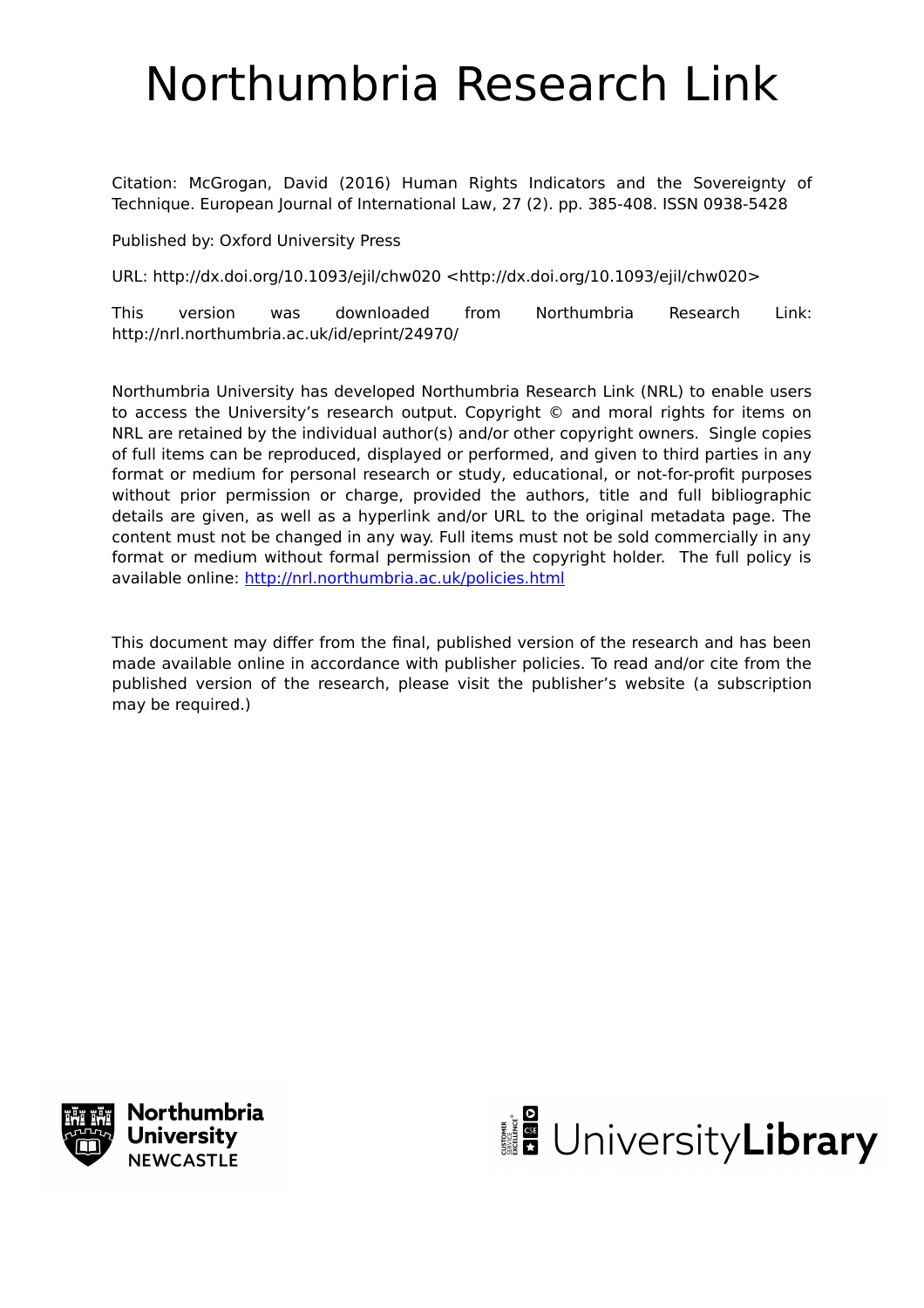*The European Journal of International Law Vol. 27 no. 2 © The Author 2016. Published by Oxford University Press. This is an Open Access article distributed under the terms of the Creative Commons Attribution License (http://creativecommons.org/licenses/by/3.0/), which permits unrestricted reuse, distribution, and reproduction in any medium, provided the original work is properly cited.*

# *Human Rights Indicators and the Sovereignty of Technique*

David McGrogan[\\*](#page-1-0)

## **Abstract**

*Indicators are increasingly used in international human rights monitoring, and time, expertise and resources are being devoted in ever-growing quantities to the production of more apparently powerful and sophisticated ways to objectively measure human rights performance. However, there is a certain level of resistance and scepticism to the statistical measurement of human rights on the part of many practitioners and advocates, who argue that it is reductionist and disruptive to their work. This article uses the writing of Michael Oakeshott as a lens through which to examine the shift towards indicators and argues that it is a project that is strongly characterized by rationalism: a desire for certainty, uniformity and clarity that neglects the experiential, tacit, and conversational. This not only provides a method for analysing the dangers present in the phenomenon but also explains why the reliance on indicators and other measurement methods seems destined to grow despite the reservations held by practitioners and scholars alike.*

# **1 Introduction**

Mary Robinson once envisioned a 'science of human dignity' based on the use of statistics in monitoring human rights. $<sup>1</sup>$  $<sup>1</sup>$  $<sup>1</sup>$  For good or ill, the quest to construct this science</sup> is well underway. The monitoring of human rights performance is increasingly dominated by a culture of indicators, benchmarks and statistical measurement. Perceived as a way to more accurately assess compliance, and to better elaborate the content of rights, indicators in particular have come to occupy a central role in the agenda of the United Nations (UN) treaty-based mechanisms. At the same time, there is a trend among human rights advocates to devote ever-increasing time and energy towards

<span id="page-1-0"></span>Northumbria Law School, Newcastle upon Tyne, United Kingdom. Email: david.mcgrogan@northumbria.ac.uk. The author would like to thank Rebecca Moosavian and Sue Farran for their very helpful comments on an early draft of this article.

<span id="page-1-1"></span><sup>1</sup> M. Robinson, speech at the launch of the American Association for the Advancement of Science's Science and Human Rights Coalition (2009), available at [www.aaas.org/page/mary-robinson](http://www.aaas.org/page/mary-robinson) (last visited 25 March 2015).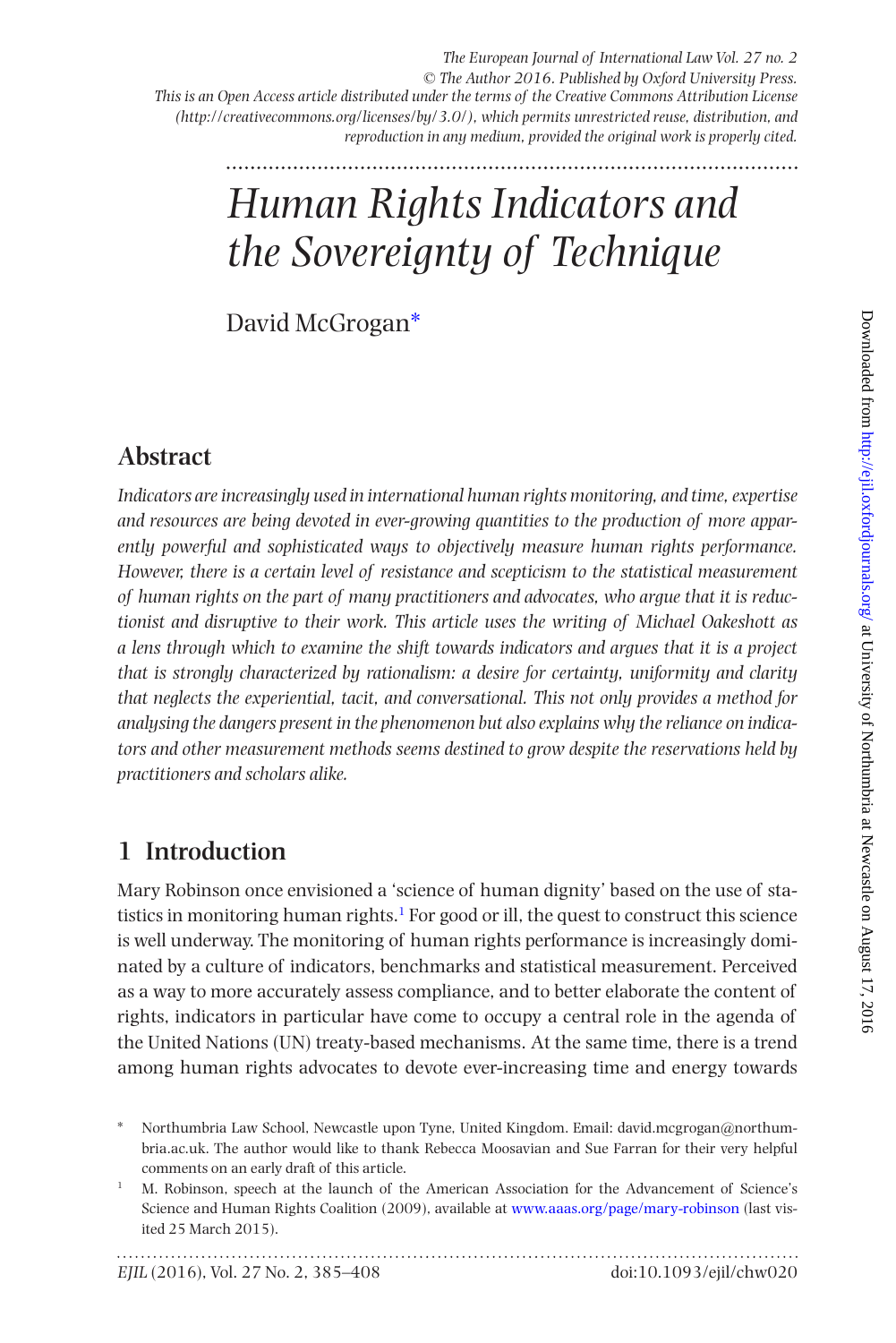the creation of more powerful, useful and specifically tailored statistical methods for measuring human rights performance.

This effort marks a significant shift in emphasis away from what might be called the 'traditional' approach to human rights monitoring, which was largely (though by no means entirely) carried out as a discursive or narrative-based process. States parties would describe their efforts made towards the protection and promotion of human rights, and treaty body members would consider those efforts based on their own expertise and judgment alongside reports from local advocates and non-governmental organizations (NGOs). The better approach is increasingly seen as being a process resembling an audit, certifying that relevant indicators are produced – and produced in the correct disaggregated fashion – and assessing the accuracy of the data.

It would be an exaggeration to say that this shift signifies a rift in 'the human rights community', if such a thing exists. Most of those who support an increased role for indicators see them as simply another tool in the arsenal of human rights monitoring to go alongside existing mechanisms. Yet there is a concern that indicators are transforming 'from a tool to a paradigm' – that instead of being complementary to traditional methods, they could come to dominate or supplant them[.2](#page-2-0) Indeed, there is a sense that this is already taking place, particularly given the developments within the Office of the High Commissioner for Human Rights (OHCHR) and its efforts to systematize and standardize the uses of indicators within the UN treaty body system. Likewise, developments in academia in the field of the statistical measurement of human rights have proliferated with, undoubtedly, an attendant opportunity cost regarding other varieties of research. Some scholars have expressed concern with this apparent shift towards audit-based procedures – a shift that marginalizes questions of human judgment and, instead, focuses on methods of verifying whether and how data is produced.

This article argues that this shift can be readily attributed to a strong rationalist propensity, as Michael Oakeshott would have described it, present within the move towards indicators. That is, the push for ever-more accurate and pervasive statistical measurement is strongly characterized by the application of technique – by ever-greater centralization, uniformity and certainty, which means that, as with all rationalist projects, it tends to grow increasingly rationalist over time, and its rationalism comes to dominate and crowd out other methods of thinking.

The move to indicators is ripe, then, for analysis from an Oakeshottian perspective. The analysis presented here not only encompasses existing concerns about the domination of human rights monitoring and discourse by indicators – the dangers of unanticipated consequences and the chilling effects that indicators have on conversation and dialogue – but also provides an explanation for why the project continues to grow; why it appears to represent not just a supplementary tool to traditional human rights monitoring but also the transformation of a tool into a paradigm that displaces other perspectives. The article begins by describing the shift towards the use of indicators in

<span id="page-2-0"></span><sup>2</sup> International Council on Human Rights Policy (ICHRP), Report on Workshop – No Perfect Measure: Rethinking Evaluation and Assessment of Human Rights Work (January 2012), at 3.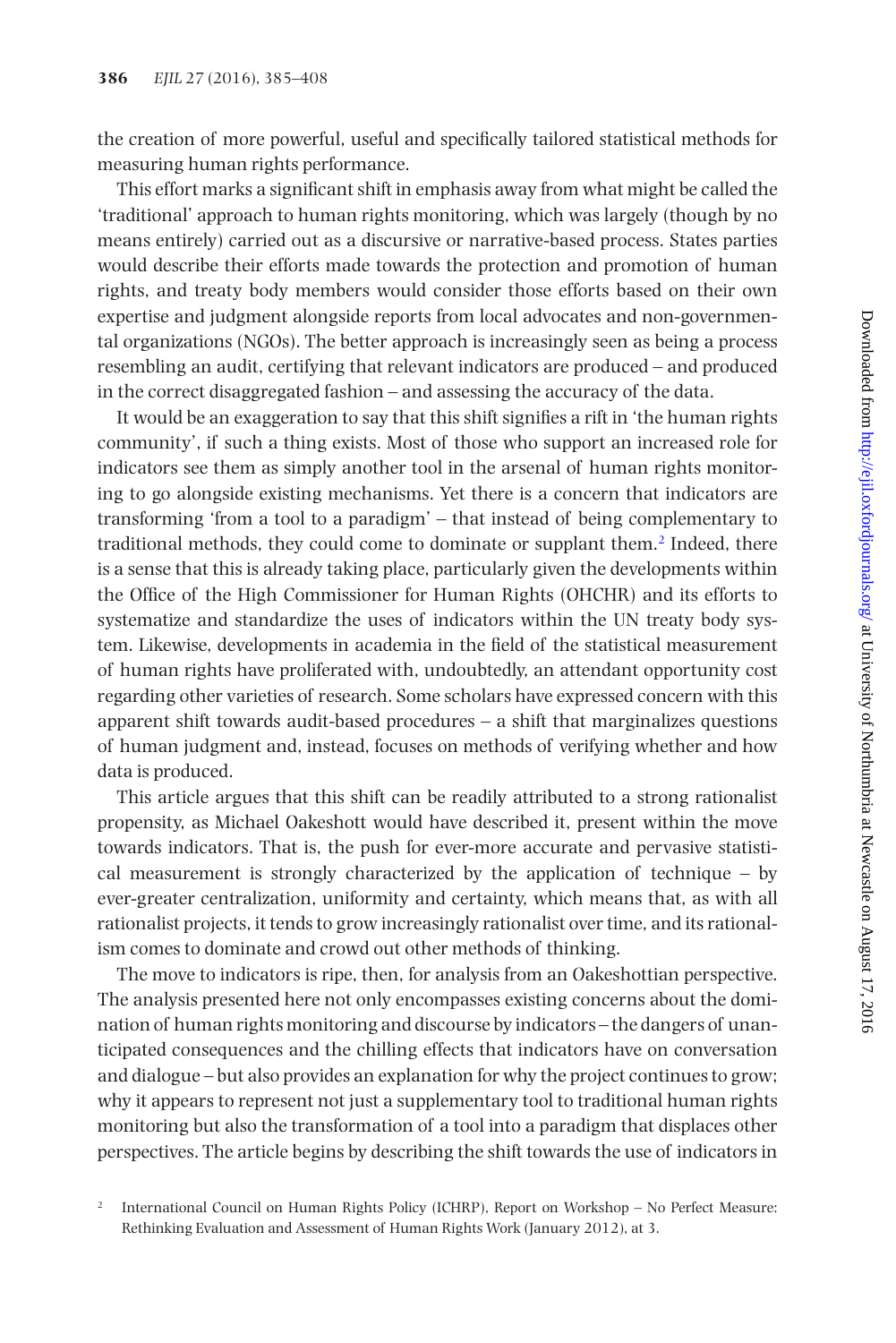the monitoring of human rights, before explaining why this shift can be described as having a strong propensity towards rationalism. It then considers some of the pernicious consequences of this shift, before explaining why its rationalist propensity is so expansionist and transformative.

# **2 The Human Rights Indicator Project**

It is difficult to think of areas in the public sphere in the developed world, or in international governance in general, that have not come to be characterized by the use of purportedly objective, mostly numerical, measures indicating achievement or performance and the resultant league tables and rankings. Some prominent examples listed in a recent collection on indicators<sup>3</sup> are the Programme for International Student Assessment, which measures the educational achievements of 15-year-old students across the Organisation for Economic Co-operation and Development;<sup>4</sup> the state fragility index used by the US Agency for International Development[;5](#page-3-2) and the yardsticks for the quality of national laws regarding corporate bankruptcy used by the World Bank and the European Bank for Construction and Development when making decisions on lending.[6](#page-3-3) In the domestic sphere, examples from the literature are the *US News and World Report*'s ranking of US law schools;[7](#page-3-4) performance indicators used by the Audit Commission to produce national league tables for local authorities in England and Wales across various national indicators;<sup>8</sup> and the Research Assessment Exercise (now Research Evaluation Framework) used within the audit of British higher education institutions.[9](#page-3-6)

The field of international human rights is no exception to the general trend towards the use of indicators and quantitative measurement. Indeed, in recent years, indicators have become something of a fad among advocates of economic, social and cultural rights and are commonly presented as a remedy to a perceived sense of those rights' marginalization.<sup>10</sup> The shift to indicators is often seen as having come into being alongside a broader move towards an improved conceptualization of economic, social and cultural rights over the past several decades.<sup>11</sup> This is not to say, however,

- <span id="page-3-0"></span><sup>3</sup> K. Davis *et al.* (eds) *Governance by Indicators: Global Power through Quantification and Rankings* (2012).
- <span id="page-3-1"></span><sup>4</sup> Bogdany and Goldmann, 'Taming and Framing Indicators: A Legal Reconstruction of the OECD's Programme for International Student Assessment', in Davis *et al.*, *supra* note 3, 52.
- <span id="page-3-2"></span><sup>5</sup> Bhuta, 'Governmentalizing Sovereignty: Indexes of State Fragility and the Calculability of Political Order', in Davis *et al.*, *supra* note 3, 132.
- <span id="page-3-3"></span><sup>6</sup> Halliday, 'Legal Yardsticks: International Financial Institutions as Diagnosticians and Designers of the Laws of Nations', in Davis *et al.*, *supra* note 3, 180.
- <span id="page-3-4"></span><sup>7</sup> See, e.g., Espeland and Sauder, 'Rankings and Reactivity: How Public Measures Recreate Social Worlds', 113(1) *American Journal of Sociology* (2007) 1.
- <span id="page-3-5"></span><sup>8</sup> Discussed in Tsoukas, 'The Tyranny of Light', 29(9) *Futures* (1997) 827, at 837–838.
- <span id="page-3-6"></span><sup>9</sup> See, e.g., Strathern, 'The Tyranny of Transparency', 26(3) *British Educational Research Journal* (2000) 309, at 309–321.
- <span id="page-3-7"></span><sup>10</sup> See, e.g., Welling, 'International Indicators and Economic, Social and Cultural Rights', 30 *Human Rights Quarterly* (*HRQ*) (2008) 933.
- <span id="page-3-8"></span><sup>11</sup> *Ibid*, at 936–937.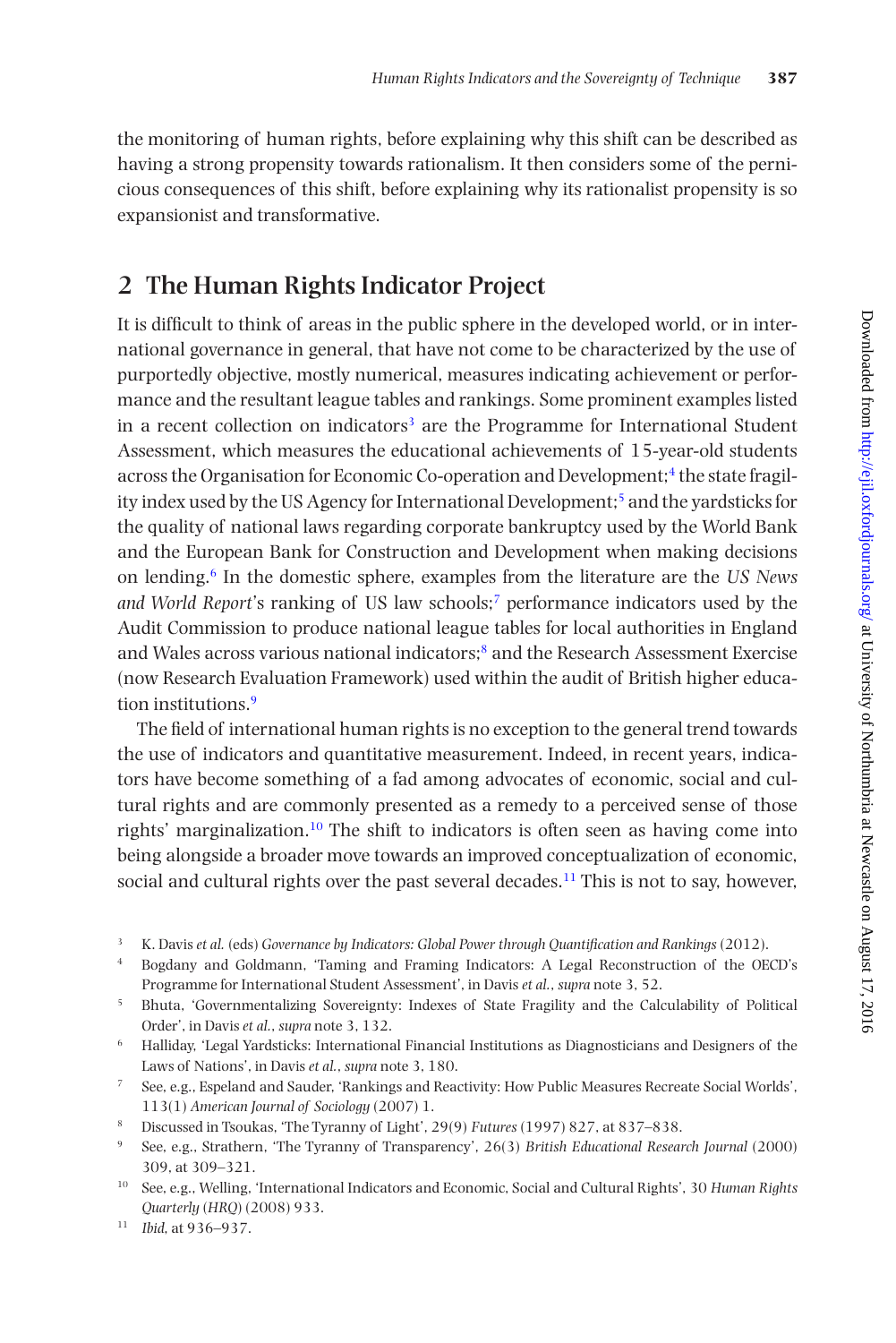that the realization and monitoring of civil and political rights has fallen outside of its purview.

Human rights indicators and benchmarks have been in use since at least the early 1990s, when the Special Rapporteur on the Realization of Economic, Social and Cultural Rights recommended considering how indicators might be used in measur-ing progression towards the realization of such rights.<sup>[12](#page-4-0)</sup> Within the UN treaty body system, this largely took place in an ad hoc fashion as treaty bodies developed their working methods and interpretations of treaty provisions. For instance, in 1999, the Committee on Economic, Social and Cultural Rights (CESCR) issued its General Comment No. 13 on the Right to Education, in which it suggested that there was a minimum obligation for state parties to create a national education strategy allowing monitoring through the use of indicators and benchmarks.<sup>13</sup> At the same time, however, there have been efforts to make the production of indicators and their usage more systematic and widespread. A reader familiar with the literature on the quantitative measurement of human rights performance will be aware of a number of such projects. These include the SERF Index developed by Sakiko Fukuda-Parr and colleagues[,14](#page-4-2) Todd Landman's concepts of rights in principle, practice and policy and their subdivision into indicators<sup>15</sup> and the project to develop a specific suite of indicators for the right to health[.16](#page-4-4)

By far the most significant such effort, however, has been the project undertaken by the UN's OHCHR, initially at the behest of the chairs of the treaty bodies themselves, to systematize the production and usage of human rights indicators. Beginning in 2005 and culminating in the 2012 *Human Rights Indicators: A Guide to Measurement and Implementation*, this project has resulted in a conceptually unified approach that aims to produce a core set of 'universally relevant' human rights indicators and a generally applicable method for generating them.[17](#page-4-5) This document has three main pillars. First, the preference is for the quantitative over the qualitative: '[F]act based or objective indicators, in contrast with judgement-based or subjective indicators, are verifiable and can be easier to interpret when comparing the human rights situation in a country over time and across populations.['18](#page-4-6) By the same token, qualitative indicators based on expert judgments are considered to be unreliable, unrepresentative, lacking in transparency and generally of a 'limited purpose'[.19](#page-4-7) The guide subdivides

- <span id="page-4-0"></span><sup>12</sup> UN GAOR World Conference on Human Rights, Report of the Secretariat: Report of the Seminar on Appropriate Indicators to Measure Achievement in the Progressive Realization of Economic, Social and Cultural Rights, UN Doc. A/CONF.157/PC/73 (1993).
- <span id="page-4-1"></span><sup>13</sup> Committee on Economic, Social and Cultural Rights (CESCR), General Comment No. 13, UN Doc. E/C.12/1999/10 (1999), para. 52.
- <span id="page-4-2"></span><sup>14</sup> SERF Index, available at [www.serfindex.org/about/](http://www.serfindex.org/about/) (last visited 14 April 2016).
- <span id="page-4-3"></span><sup>15</sup> Landman, 'Comparative Politics and Human Rights', 24(4) *HRQ* (2002) 890; see also Landman, 'Measuring Human Rights: Principle, Practice and Policy', 26 *HRQ* (2004) 906.
- <span id="page-4-4"></span><sup>16</sup> See, e.g., Backman *et al*., 'Health Systems and the Right to Health: An Assessment of 194 Countries', 372(9655) *The Lancet* (2008) 2047.
- <span id="page-4-5"></span><sup>17</sup> Office of the High Commissioner for Human Rights (OHCHR), *Human Rights Indicators: A Guide to Measurement and Implementation* (2012).
- <span id="page-4-6"></span><sup>18</sup> *Ibid*., at 17.

<span id="page-4-7"></span><sup>19</sup> *Ibid*., at 67–68.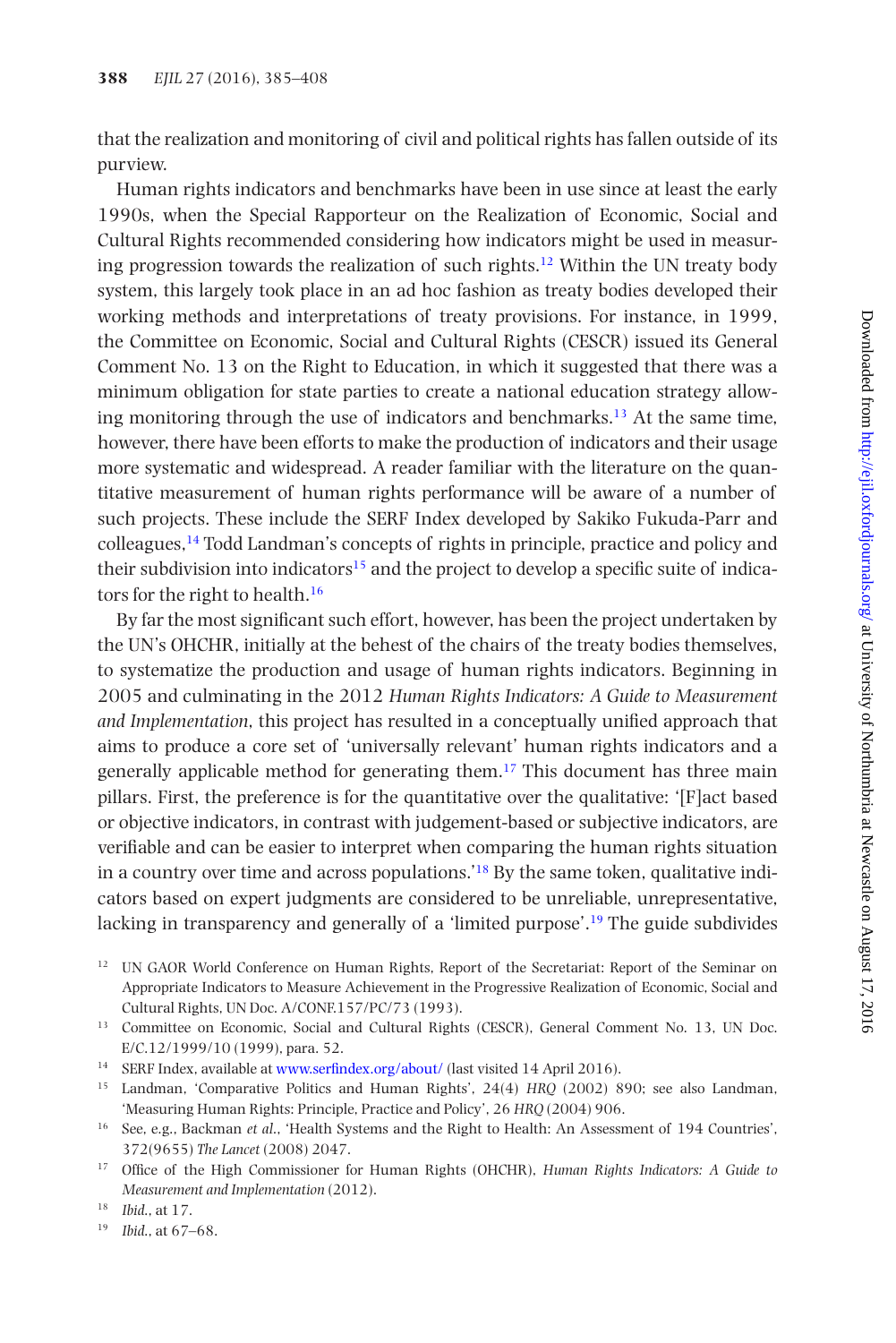indicators into four categories labelled A, B, C and D and considers A – indicators that are quantitative and objective – to be the most useful.<sup>20</sup> Even where intrinsically subjective phenomena are being measured, the preference is for quantitative data that might emerge through statistically representative surveys (one example being the 'percentage of individuals who feel safe walking alone at night')[.21](#page-5-1) Where indicators based on expert judgment are to be used, they are to be coded in the first place in order to convert them into numbers or symbols that can be tabulated and counted.<sup>[22](#page-5-2)</sup>

Second, in order to 'concretize' the content of each right and make explicit the link between the normative standards of a given right and its indicators, it was decided that attributes – usually around four in number – ought to be identified within each right. The aim was to provide a way to break down the many different rights in a way that facilitated the easy selection and measurement of indicators. For the right to life, which is the main example given, these attributes were 'arbitrary deprivation of life', 'disappearances of individuals', 'health and nutrition', and 'death penalty'.[23](#page-5-3) The same approach, it was suggested, should be taken with all rights, drawing from all of the nine international human rights treaties to determine a handful of attributes that could then be used as the basis on which indicators might be selected.<sup>24</sup>

Third, it was made clear that the framework ought to revolve around Avedis Donabedian's model of structure-process-outcome, $2<sup>5</sup>$  which had originally been created in order to evaluate the quality of care in health services. The essential aim was to create a set of structural, process and outcome indicators for each attribute of each right, which would in effect measure a given state's commitment, effort and results respectively. This process would help 'unpackage the narrative on the normative content of a right', 'demystify the notion of human rights and take the human rights discourse beyond the confines of legal and justice sector discussions' and so on[.26](#page-5-6)

The sample indicators on the right not to be subjected to torture or cruel, inhuman or degrading treatment serve as an illustration of the OHCHR's aim.<sup>27</sup> As usual, the right is divided into a handful of separate attributes: 'Physical and mental integrity of detained or imprisoned persons', '[c]onditions of detention', '[u]se of force by law enforcement officials outside detention' and '[c]ommunity and domestic violence'. Each of these has a common set of structural indicators, which include 'international human rights treaties relevant to the right … ratified by the State', '[d]ate of entry into force and coverage of the right not to be tortured in the constitution or other forms of superior law' and '[d]ate of entry into force and coverage of domestic laws for implementing the right not to be tortured, including code of conduct on medical trials

- <span id="page-5-5"></span><sup>25</sup> See, e.g., Donabedian, 'The Quality of Care: How Can It Be Assessed?', 260(12) *Journal of the American Medical Association* (1988) 1743.
- <span id="page-5-6"></span><sup>26</sup> OHCHR, *supra* note 23, para. 9.
- <span id="page-5-7"></span><sup>27</sup> OHCHR, *supra* note 17, at 91.

<span id="page-5-0"></span><sup>20</sup> *Ibid*., at 19.

<span id="page-5-1"></span><sup>21</sup> *Ibid*.

<span id="page-5-2"></span><sup>22</sup> *Ibid*., at 66.

<span id="page-5-3"></span><sup>&</sup>lt;sup>23</sup> OHCHR, Report on Indicators for Promoting and Monitoring the Implementation of Human Rights, UN Doc. HRI/MC/2008/3 (2008), para. 7.

<span id="page-5-4"></span><sup>24</sup> *Ibid*.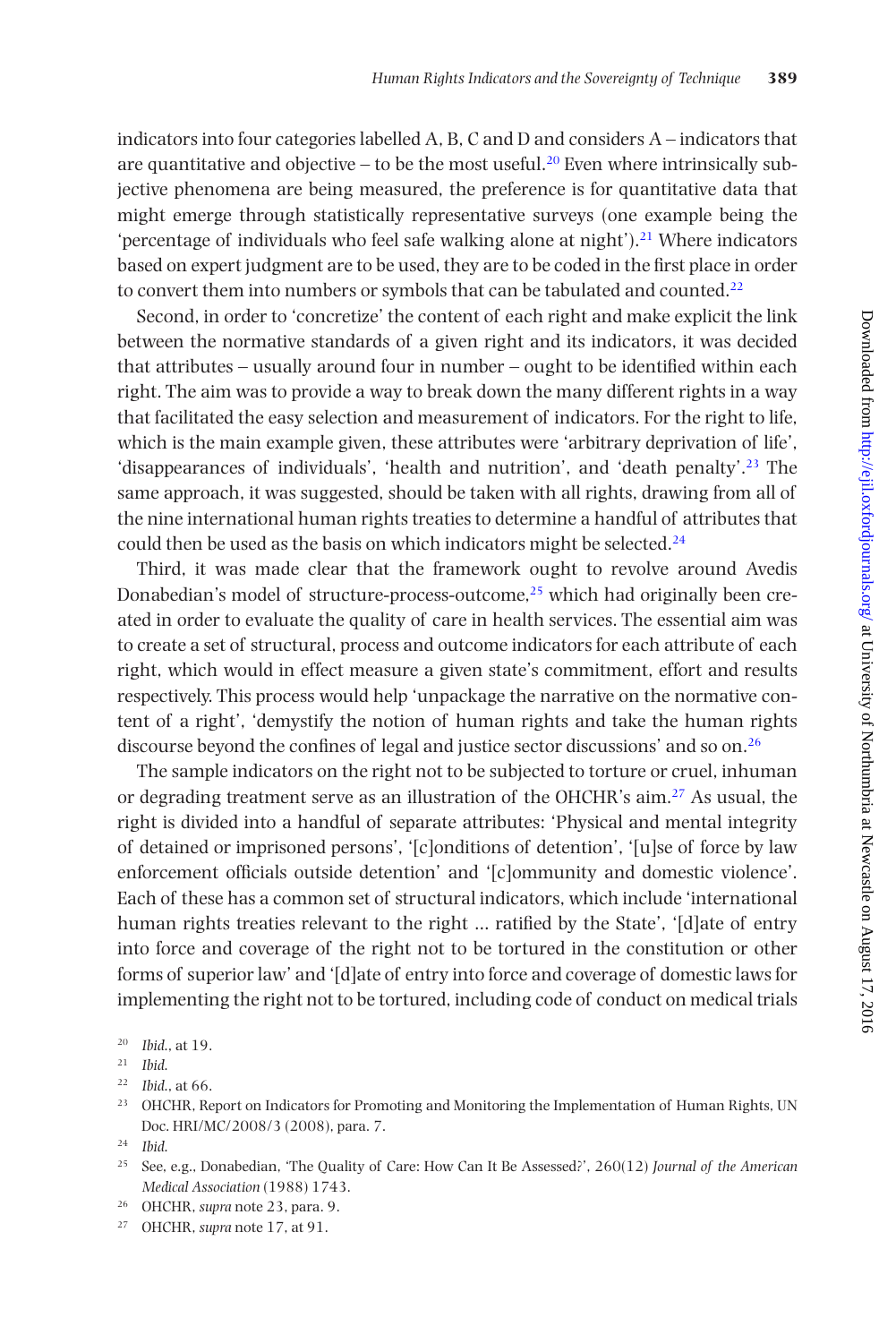and scientific experimentation on human beings'. The indicators then become subdivided into further structural, process and outcome indicators. Taking one of the attributes, '[c]ommunity and domestic violence', a structural indicator is '[d]ate of entry into force and coverage of specific legislation on community and domestic violence'; a process indicator is '[p]roportion of women reporting forms of violence … against themselves or their children initiating legal action or seeking help from police or counselling centres' and an outcome indicator is '[i]ncidence and prevalence of deaths and crimes related to community and domestic violence … in the reporting period'. For this single right, across the four attributes, there are 10 structural indicators, 19 process indicators and nine outcome indicators provided. This is broadly illustrative of the 14 rights that are examined in the guide.

The OHCHR's approach has now begun to be adopted across the UN treaty bodies, and the production of indicators and the collection and disaggregation of data with indicators in mind can only be expected to draw increasing time, attention and resources from governments, practitioners and academics alike. At the same time, however, there is a certain level of resistance against the move towards indicators, not least from some members of the treaty bodies themselves, who have been described as 'lukewarm'.[28](#page-6-0) The quantitative measurement of human rights has been viewed as being problematic almost since its inception, $29$  and just as the indicator project has gathered momentum, so have the concerns expressed about it. Indeed, it is rare to find an academic article written about the subject that has not acknowledged severe problems with, at the very least, the reliability of statistics, data collection and disaggregation.<sup>30</sup>

More seriously, some scholars have seen in the project a shift in focus towards auditing: a change in emphasis from judgment-based decision making to an exercise in verification and checking – in other words, a reconceptualization of the role of the treaty bodies away from the judgment-based, subjective assessments of state parties' performance and specific, contextual recommendations towards the objective evaluation of data collection methods and the verification of outcomes. This brings with it the concern that monitoring through indicators ignores the complexity of what human rights represent – that no level of quantitative measurement or benchmarking can displace the 'pesky, irreducible core of human judgment' that must always be the final arbiter of which policy is implemented, how resources are allocated and how choices are prioritized[.31](#page-6-3) That is to say, both the nature of human rights monitoring and the nature of human rights practice is highly dependent on context and, hence,

<span id="page-6-0"></span><sup>28</sup> S. Merry, *Chapter 4: The Problem of Human Rights Indicators* (2012), at 46 (unpublished), available at [www.law.uvic.ca/demcon/2012%20readings/Chapter%203%20Problem%20of%20HR%20indicators.](http://www.law.uvic.ca/demcon/2012%20readings/Chapter%203%20Problem%20of%20HR%20indicators.pdf) [pdf](http://www.law.uvic.ca/demcon/2012%20readings/Chapter%203%20Problem%20of%20HR%20indicators.pdf) (last visited 25 March 2015).

<span id="page-6-1"></span><sup>29</sup> See, e.g., Barsh, 'Measuring Human Rights', 15 *HRQ* (1993) 87.

<span id="page-6-2"></span><sup>&</sup>lt;sup>30</sup> See, e.g., the otherwise relatively uncritical articles by Felner, 'A New Frontier in Economic and Social Rights Advocacy? Turning Quantitative Data into a Tool for Human Rights Accountability', 5 *Sur. Revista Internacional de Direitos Humanos* (2008) 109, at 131–132; de Beco, 'Human Rights Indicators for Assessing State Compliance with International Human Rights', 77 *Nordic Journal of International Law* (2008) 23.

<span id="page-6-3"></span><sup>31</sup> Rosga and Satterthwaite, 'UN Indicators in Critical Perspective', in Davis *et al*., *supra* note 3, 297.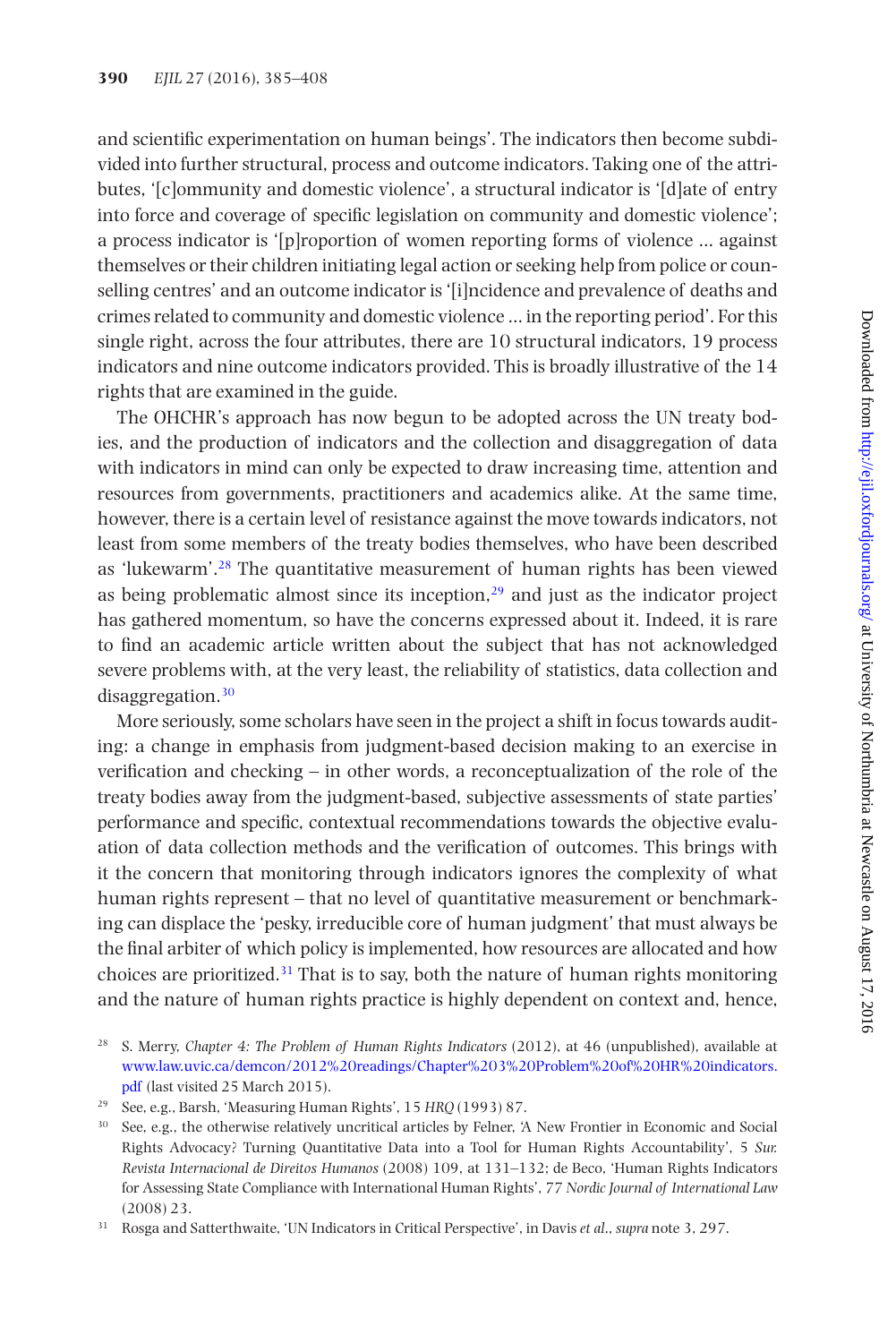human judgment and expertise, and this cannot be replaced simply with the use of more and better indicators and benchmarks.

What explains the rise in the use of indicators, despite these concerns? And why should proponents of human rights view it with such caution? This article argues that all of these questions can be answered by considering the move towards indicators as a project characterized by a propensity towards rationalism.

# **3 Oakeshott and Rationalism**

Oakeshott defined rationalism by reference to a character – the rationalist. He describes this person as standing, at all times, for independent thought, free from obligation to any authority except for reason: 'He believes … in the open mind, the mind free from prejudice and its relic, habit. He believes that the unhindered human "reason" … is an infallible guide in political activity.['32](#page-7-0) This makes him, on the one hand, partially a sceptic because he never hesitates to subject any opinion, habit or belief to the power of his reason. He has no capacity or willingness to accept the 'mysteries and uncertainties of experience' or the traditional knowledge of his society at face value. Yet, on the other hand, he is also an optimist: he has absolute faith in the power of reason and rational argument to solve mankind's problems through the pursuit of universally valid answers.[33](#page-7-1) His political activity consists in bringing the 'social, political, legal and institutional inheritance of his society before the tribunal of his intellect' – a project of innovation and construction; of solving problems and scrubbing clear the *tabula rasa* of the 'irrational scribblings of tradition-ridden ancestors'.[34](#page-7-2) Nothing is to be accepted merely because it exists or has existed for generations but only because it passes the test of reason.

Oakeshott's rationalism has a number of different characteristics. First, it views all problems as being resolvable; it transforms the sphere of political action from the open-ended and conversational to 'something more like an argument, which demands a conclusion'[.35](#page-7-3) Politics is that of 'felt need' – continuous resolution of crises through the application of reason.<sup>36</sup> It is not a project of making do or the careful amendment of traditional rules and practices but, rather, the use of rationality unclouded by 'the fumes of tradition' to construct new rules, new inventions and new solutions.<sup>37</sup> It is the politics of the blank slate: a preference at all times for the well-reasoned solution based on abstract rationality over the messy but tried and tested.

Second, rationalism has within it what Oakeshott calls a 'doctrine of human knowledge', the result of which (or perhaps the cause) is a preoccupation with certainty.<sup>38</sup> He examines this through an extended musing on knowledge and how it can be sorted

<span id="page-7-0"></span><sup>32</sup> Oakeshott, 'Rationalism in Politics', in M. Oakeshott (ed.), *Rationalism in Politics* (1962) 1, at 4.

<span id="page-7-1"></span><sup>33</sup> *Ibid.*, at 1–3.

<span id="page-7-2"></span><sup>34</sup> *Ibid*., at 5.

<span id="page-7-3"></span><sup>35</sup> Candreva, *The Enemies of Perfection* (2005), at 28.

<span id="page-7-4"></span><sup>36</sup> Oakeshott, 'Rationalism in Politics', *supra* note 32, at 5.

<span id="page-7-5"></span><sup>37</sup> *Ibid*., at 4–7.

<span id="page-7-6"></span><sup>38</sup> *Ibid*., at 7–13.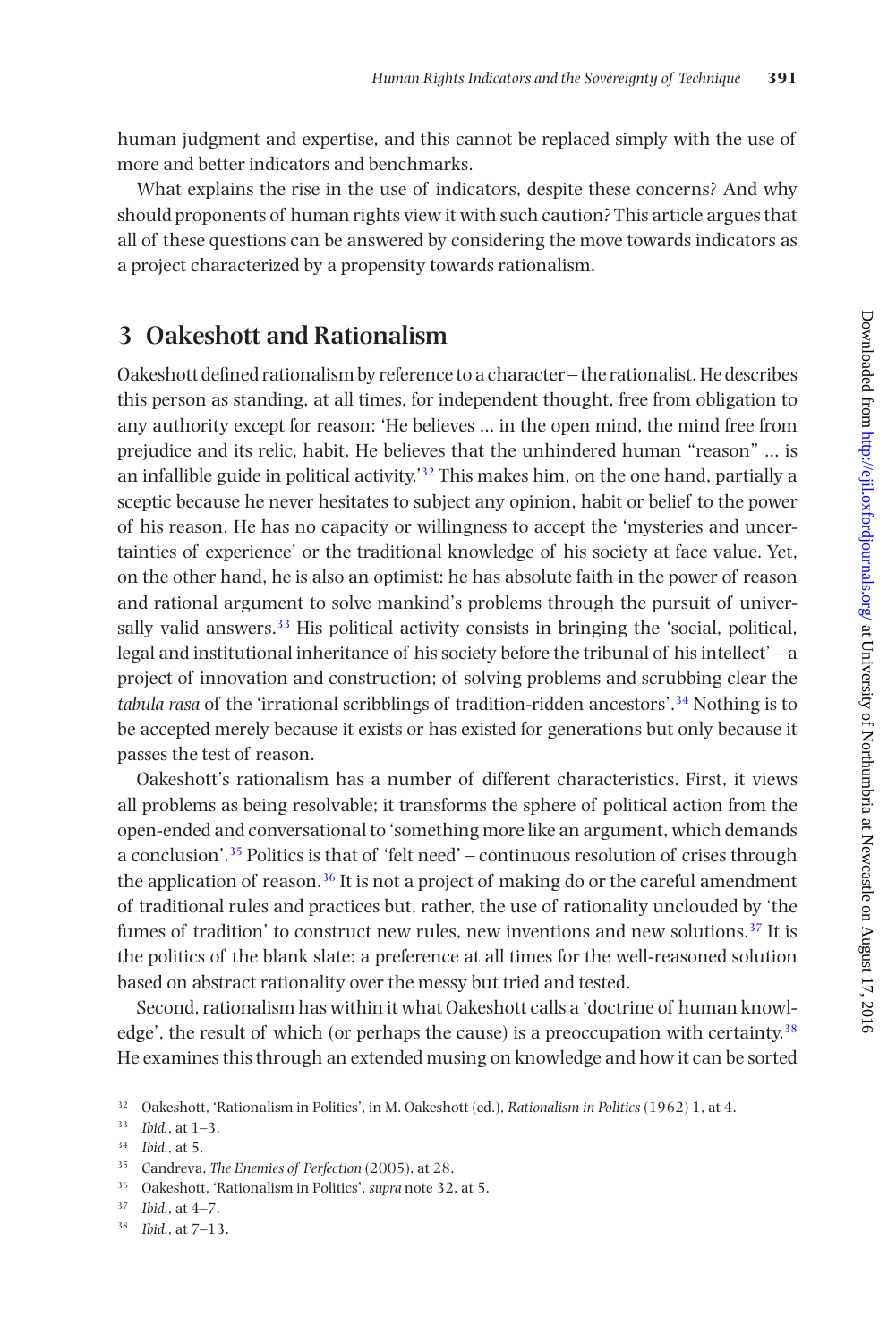into two separate categories that are akin to the ancient division between *technē* and *epistēmē*. That is, knowledge is generally divisible into two sorts: practical knowledge (knowledge that is generated by and contingent on practice) versus technical knowledge or technique (knowledge that is formulated into rules). The difference is that which lies between the craft of a chef and the recipes contained in a cookery book or between the skill of driving a car and the rules contained in the highway code. Nobody supposes that the knowledge a good cook has is confined to what can be contained in a book; he also has what Michael Polanyi would have referred to as 'tacit knowledge' – what one has learned through practice (how different tastes combine, how much salt to add to a particular dish, how to replace ingredients with others and many unspoken rules of thumb).<sup>[39](#page-8-0)</sup> Essentially, all human activities – driving, cooking, painting, writing poetry, science – are comprised, according to Oakeshott, of both of these types of knowledge: the formal rules that must generally be learned and that compromise technique, and the informal, experiential, tacit understanding of the craftsman or practitioner. Moreover, the technical and practical can never be separated or used as a replacement for each other. Thus, a pianist acquires not only technique (how to read music and so forth) but also artistry; a chess-player learns style and insight a well as what the potential moves are; and a scientist acquires intuition about profitable avenues to explore as well as the theory of his field.[40](#page-8-1)

The rationalist, according to Oakeshott, believes that all real knowledge is technical knowledge and, therefore, that practical knowledge is not really knowledge at all – it is rather a 'nescience, which would be negligible if it were not positively mischievous'.[41](#page-8-2) While practical knowledge seems imprecise and uncertain – a matter of opinion – and therefore not to be trusted, technical knowledge is clear and absolute. The rationalist therefore holds reason sovereign; he believes in the 'sovereignty of technique'. Concomitantly, he believes in certitude: technical knowledge gives the appearance of being certain, in that it is self-contained and not predicated on prior knowledge, prejudice, preconceptions – or traditions. In its certainty, it is complete and providing of 'order and distinctness'. $^{42}$  It is the reduction of the 'tangle and variety of experience' to a 'set of principles' that can be assessed upon rational grounds.<sup>[43](#page-8-4)</sup>

Third, as a result of both its capacity to provide final resolutions and its certainty, and likewise its scepticism of tradition and its suspicion of practical knowledge, rationalism tends to have as one of its goals the purging of habit and prior prejudice. Since technical knowledge has the appearance of being self-contained, and since the rationalist believes in the supremacy of technical knowledge, other forms of knowledge can be ignored. Indeed, this is desirable to avoid being governed by 'nescience'. In other words, the rationalist expects and desires certainty, believes that technical knowledge is the only kind of knowledge that can provide it and, hence, requires the

<span id="page-8-4"></span><sup>43</sup> *Ibid*.

<span id="page-8-0"></span><sup>39</sup> M. Polanyi, *Personal Knowledge* (1958).

<span id="page-8-1"></span><sup>40</sup> Oakeshott, 'Rationalism in Politics', *supra* note 32, at 7–13.

<span id="page-8-2"></span><sup>41</sup> *Ibid*., at 11.

<span id="page-8-3"></span><sup>42</sup> *Ibid*., at 6.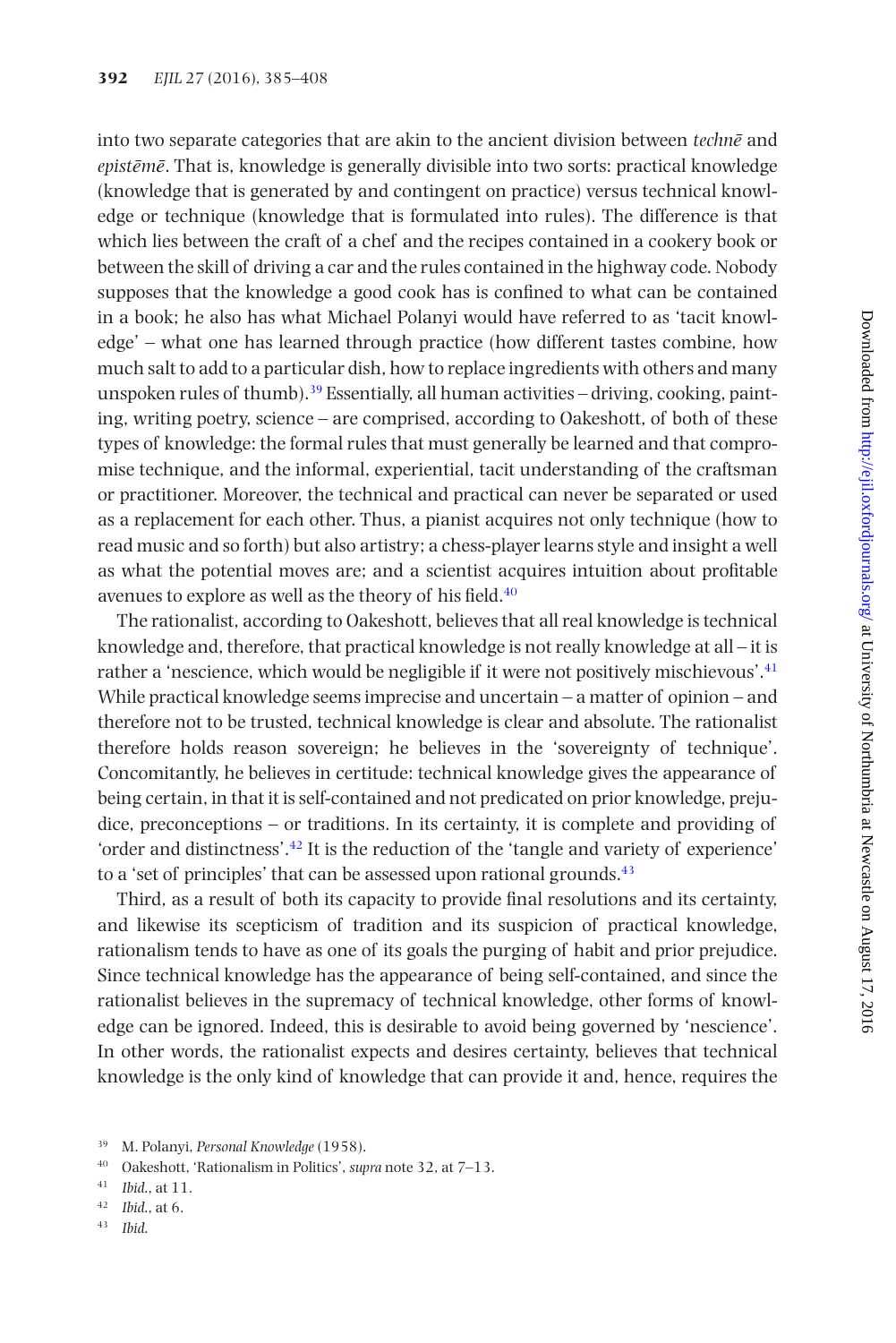expurgation of anything that may hinder it – like the desire of Voltaire to have good laws by burning all existing laws and starting afresh.<sup>44</sup> Thus, the rationalist, as well as viewing problems as being permanently resolvable, also believes in the certainty of technical knowledge to provide such resolutions and, as a result, believes in the scrubbing out of what comes before it.

Readers sometimes come to the conclusion that Oakeshott is developing something of a straw man in his portrayal of the rationalist<sup>45</sup> (or, worse, is simply using the figure as a kind of stand-in for socialists, progressives or liberals)[.46](#page-9-2) Others view his theories as being outdated – a reaction against the world in which Oakeshott lived, with its recent history of domineering ideologies and its reformative, progressive post-war fervour.<sup>[47](#page-9-3)</sup> Others still construe his position as being nihilistic – a refutation of reason itself[.48](#page-9-4) However, Oakeshott was keen to emphasize that rationalism was not merely a phenomenon of the era in which he was living and writing. This is because, far from referring specifically to a doctrine or a philosophy, Oakeshott's description of the rationalist is really a personification of a certain conception of knowledge. $49$  His essay is not to be understood, then, as a polemic against a certain class of people or ideas but, rather, against a certain method of thinking. It is a propensity rather than a person. Moreover, it is a propensity present in everyone and everything. In politics, rationalism has 'come to colour the ideas, not merely of one, but of all political persuasions, and to flow over every party line', and it is discernable in all fields of human activity.[50](#page-9-6) At the same time, however, it is nowhere absolute or complete, and the propensity can only ever be partially embraced – the rationalist is a non-existent extreme. Or, rather, 'the Rationalist is no-one, and yet he is everyone'.[51](#page-9-7) Oakeshott's critique is not of a person, a political persuasion or a movement but, rather, of a tendency that we all share to some degree or other. Oakeshott's description of the rationalist and rationalism provides us with a compelling account for the international human rights system's move towards the use of indicators, as the next section makes clear.

#### **4 The Propensity to Rationalism in the Indicator Project**

The rationalist character of the use of indicators to measure human rights performance is uncontroversial, if we use the word 'rational' in its ordinary meaning. Indeed, it seems unlikely that any of those engaged in the advocacy or production of indicators would disagree. The language of the OHCHR is of systematization, objectivity and science, and a prominent recent volume on the measurement of human rights is almost explicit

<span id="page-9-0"></span><sup>44</sup> *Ibid*., at 5.

<span id="page-9-1"></span><sup>45</sup> See, e.g., Kettler 'The Cheerful Discourses of Michael Oakeshott', 16 *World Politics* (1964) 483, at 488.

<span id="page-9-2"></span><sup>46</sup> See, e.g., citations in Candreva, *supra* note 35, n. 3, 4, 5.

<span id="page-9-3"></span><sup>47</sup> See, e.g., Franco, 'Review of *The Politics of Faith and the Politics of Skepticism*', 91 *American Political Science Review (APSR)* (1997) 439.

<span id="page-9-4"></span><sup>48</sup> See, e.g., Berns, 'Rationalism in Politics (Review)', 57(3) *APSR* (1963) 670.

<span id="page-9-5"></span><sup>49</sup> Candreva, *supra* note 35, at 53.

<span id="page-9-6"></span><sup>50</sup> Oakeshott, 'Rationalism in Politics', *supra* note 32, at 6.

<span id="page-9-7"></span><sup>51</sup> Gee and Webber, 'Rationalism in Public Law', 76(4) *Modern Law Review* (2013) 708, at 712.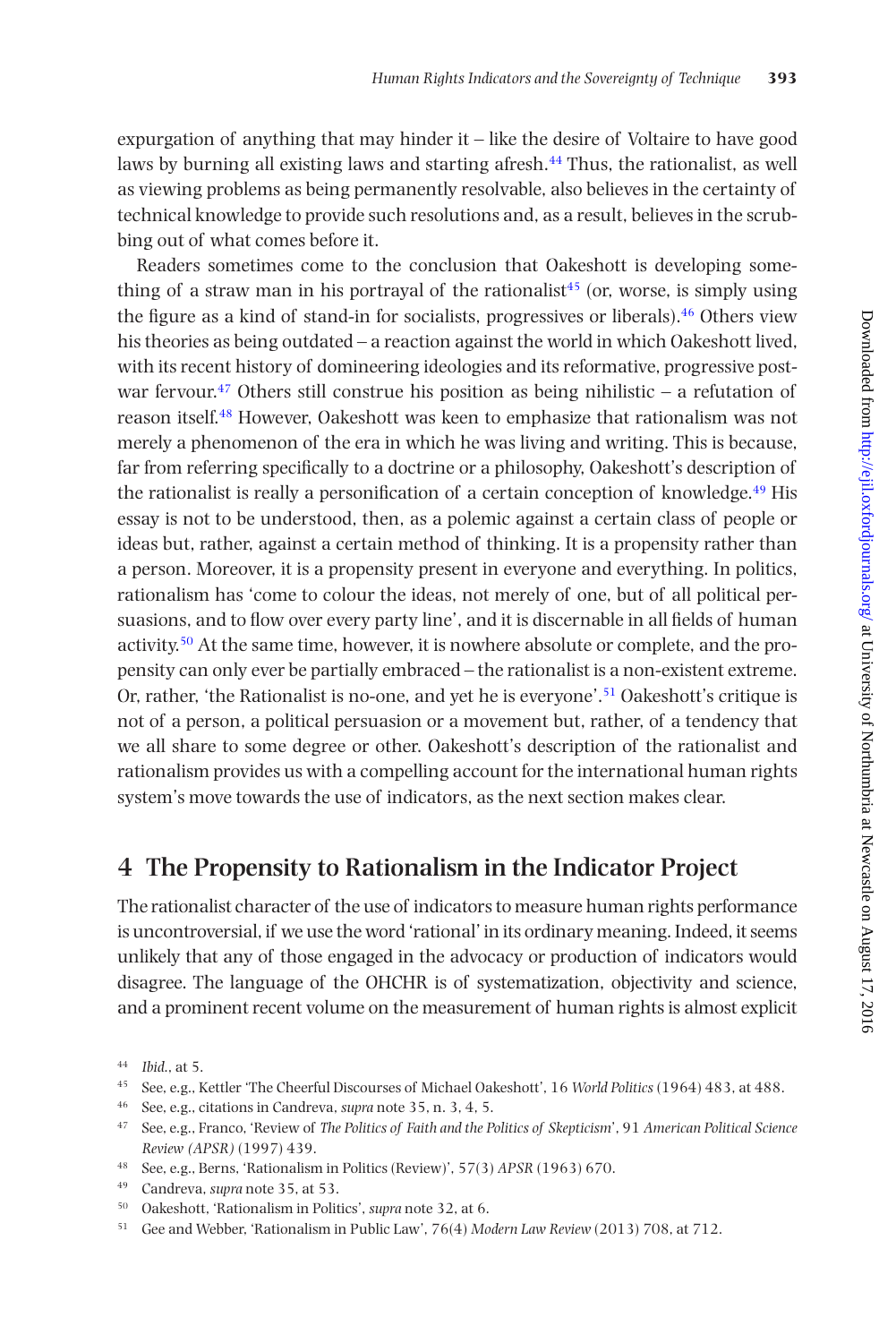in stating the case for a neutral, empirical approach that sets to one side foundational, philosophical or normative concerns.[52](#page-10-0) Using the term in its dictionary meaning, the approach is self-consciously rational or purportedly so.

Oakeshott's rationalism, however, has certain important characteristics. He did not simply mean by 'rationalism' to refer to anything that purported to be objective or scientific. He was referring to a more specific mode of thinking that was constructed around the use of reason unfiltered by tradition or habit to provide resolutions to problems and 'felt needs'; the preoccupation with certainty, finality and uniformity that comes from the sovereignty of technique; and the desire to expurgate prior prejudice and override the practical, traditional and experiential. It is the application of abstract and universal technical knowledge to any and all problems – or the use of premeditated principles to arrange a political community.<sup>53</sup> Put this way, the move towards indicators clearly has something of the character of Oakeshottian rationalism about it.

In the first instance, and most prosaically, the use of statistical indicators can certainly be conceptualized as the application of technical knowledge to a single, big, perceived problem – what Landman and Edzia Carvalho refer to as the 'large and variable gap between the expectations for human dignity outlined through human rights standards and the reality of the precariousness of those rights as they are variously enjoyed around the world'.[54](#page-10-2) That is, there is one large and pressing issue in the field of international human rights law – the disparity between agreed obligations and actual performance – and this can be resolved, it is argued, by the use of objective measurement. As Judith Welling puts it, in a passage that neatly summarizes this view:

By improving the accuracy and comprehensiveness of data relating to the status quo, international indicators assist states parties in better understanding the current situation ... By providing feedback on the outcomes of state policy, international indicators can inform decision making and suggest areas for future policy change at the governmental level … Illuminating the current conditions will thus help state members to better understand the consequences of their policy decisions as well as how they might improve their ability to satisfy ESCR commitments.<sup>[55](#page-10-3)</sup>

That is, objective measures supposedly allow for making objective judgments about progress, which can only be to the good since it will provide information on what has been achieved and what remains to be achieved and, thus, equip relevant parties with the necessary knowledge to make progress. A set of other advantages logically follow from this given and are summarized in Landman and Carvalho's book as allowing contextual description and documentation, classifying and categorization, monitoring of compliance, mapping and pattern recognition, secondary analysis and advocacy.[56](#page-10-4) Such advantages would all have the general ancillary benefit of making the work of the monitoring bodies more efficient and streamlined[.57](#page-10-5) Many of these benefits are

- <span id="page-10-0"></span><sup>52</sup> Landman and Carvalho, *Measuring Human Rights* (2010), at 1.
- <span id="page-10-1"></span><sup>53</sup> See Oakeshott, 'Political Education', in Oakeshott, *Rationalism in Politics*, *supra* note 32, 111.
- <span id="page-10-2"></span><sup>54</sup> Landman and Carvalho, *supra* note 52.
- <span id="page-10-3"></span><sup>55</sup> Welling, *supra* note 10, at 944.
- <span id="page-10-4"></span><sup>56</sup> See Landman and Carvalho, *supra* note 52, at 4–5.
- <span id="page-10-5"></span><sup>57</sup> See Welling, *supra* note 10, at 942.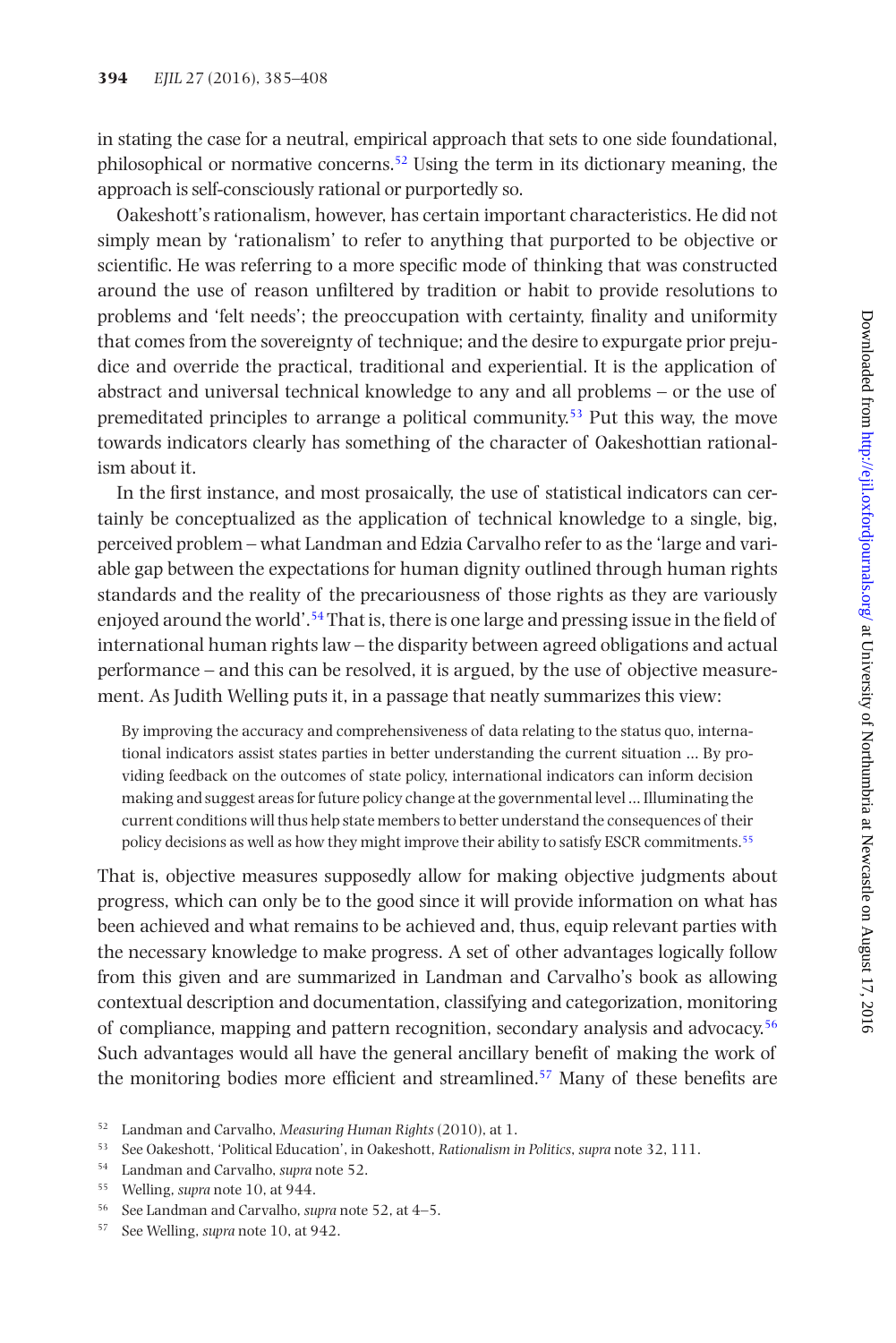mentioned in the OHCHR guidelines,  $5<sup>8</sup>$  and it is not unusual to see advocated in the literature a fostering of a 'culture of statistics' within the international human rights system in general, with many of these benefits in mind[.59](#page-11-1) Even where scepticism is raised about the possibility of measuring human rights performance empirically, and the underlying assumptions behind the production of indicators, there usually remains a sense that what are needed are simply better indicators used in different ways.

The usefulness of indicators in this respect, however, is even greater from a purposive perspective. Indicators 'link the conceptual discussion about human rights compliance to implementation practices'.<sup>60</sup> They do not merely measure human rights compliance in the abstract; they also instigate movement in pre-determined directions and supply ready-made policy goals. Implicit in any indicator is a final destination or, at the very least, a direction of travel. The indicator 'proportion of women reporting forms of violence … against themselves or their children initiating legal action or seeking help from police or counselling centres' has within it an implied goal of improving this proportion and the ultimate target of increasing it to 100 per cent. However, it also readily lends itself to benchmarks – increasing the proportion from 5 per cent to 10 per cent and so on – and, indeed, the OHCHR guide makes great play of benchmarking not merely in human rights monitoring but also in the performance monitoring of development programs and government policy interventions as a whole. The use of human rights indicators in governance, then, is not merely a method of measuring compliance but also a measure of building certain human rights targets and goals – and, indeed, norms – into government policy. For human rights advocates, this is clearly something that is intrinsically desirable.

At the same time, indicators imply the existence of ideals.<sup>61</sup> The World Bank makes their normative character explicit: 'In a sense, they are also *communicative instruments*.'[62](#page-11-4) They are not merely data but also statements of what is desirable, which means that they can express values: the adoption of a set of universal indicators 'would be a high-profile reinforcement of the claim that those human rights set out in international law are indeed universal'.<sup>63</sup> This gives indicators a certain political usefulness. Human rights indicators, especially if standardized and universalized, give substance to the normative position that human rights are available to all individuals on the basis of interrelatedness, interdependence and indivisibility.[64](#page-11-6) But, of course, individual indicators also have a normative function in expressing not only a purportedly empirical measure of compliance or

- <span id="page-11-2"></span><sup>60</sup> S. McInerney-Lankford and H. Sano (eds), *World Bank Study: Human Rights Indicators in Development* (2010), at 14.
- <span id="page-11-3"></span><sup>61</sup> Kingsbury, 'Introductory Remarks: Panel on Indicators in International Law', 106 *American Society of International Law Proceedings* (2012) 243, at 243.
- <span id="page-11-4"></span><sup>62</sup> McInerney-Lankford and Sano, *supra* note 60 (emphasis in original).
- <span id="page-11-5"></span><sup>63</sup> Raworth, 'Measuring Human Rights', in S. Gruskin *et al.* (eds), *Perspectives on Health and Human Rights* (2005) 393, at 403.
- <span id="page-11-6"></span><sup>64</sup> See, e.g., OHCHR, *supra* note 17, at 10.

<span id="page-11-0"></span><sup>58</sup> See OHCHR, *supra* note 17.

<span id="page-11-1"></span><sup>59</sup> See, e.g., Thede, 'Human Rights and Statistics: Some Reflections on the No-Man's Land between Concept and Indicator', 18 *Statistical Journal of the United Nations* (2001) 259, at 271.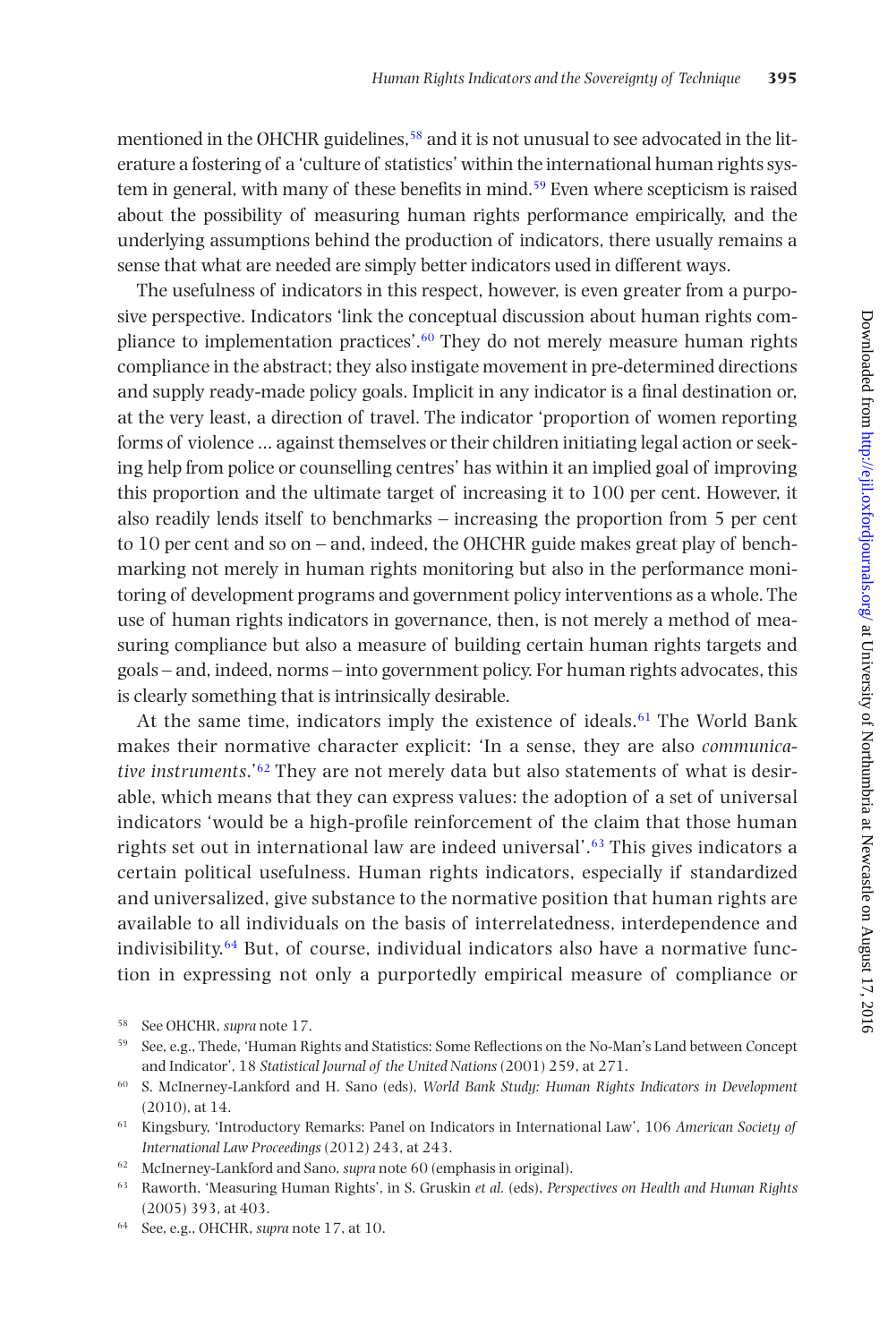performance regarding a certain right but also a vision of what that right ought to mean and what its functions ought to be. The indicator 'proportion of women reporting forms of violence … against themselves or their children initiating legal action or seeking help from police or counselling centres', for instance, makes a clear statement about the content of the right being measured. It makes explicit that this right is not merely concerned with the traditional focus on the judiciary and the criminal justice system but also includes the prevention or punishment of domestic violence. It also makes explicit, through a structural indicator, that specific legislation on community and domestic violence is a desirable mechanism for doing so. Irrespective of whether this interpretation is to be welcomed, it illustrates the power of an indicator to make statements about the width and scope of a given right. Of course, this can be done as much through state-specific indicators as it is through universal ones, though it may be noted that the setting of 'attributes' by the OHCHR has much of this character. In defining the attributes of a given right, the OHCHR is not merely expressing empirically what it considers the nature of that right to be but is also implicitly including and excluding areas of public and private life from its scope.

It is apt, then, to think of the indicator project as being a response to a set of 'felt needs' – whether they are for more information and measurement *per se*, for the goal of human rights 'mainstreaming' in policy and budgeting generally, for clarification and elaboration on the nature and content of rights or, indeed, for expressing normative values. In turn, these serve the larger felt need of bringing states' behaviour in line with their obligations and of expressing certain standards and ideals. Moreover, it is a response that attaches great importance to the rationalist principles of certainty and uniformity.

Of course, no UN body has taken the view that a universal standardized set of indicators that applies always and everywhere is required. While the OHCHR's stated position is that the 'core content' of human rights ought to be monitored through the use of universal indicators, its desire is not for a complete and concrete suite of indicators for every single human right in every single state party to every treaty.<sup>65</sup> Yet while there may never be a complete set of universal indicators, it is nonetheless the case that what has been advocated is the universal use of indicators and a universal framework guiding their use. Uniformity and certainty, in other words, manifest themselves not at the level of direct implementation but, rather, at the level of conceptualization – it is in the overarching structure of the international human rights system in which uniformity and certainty appear.

The desire for certainty most clearly finds its expression in the emphasis on objectivity. As Sally Engle Merry puts it, much of the power of indicators lies in their capacity to 'convert complicated contextually variable phenomena into unambiguous, clear, and impersonal measures'.[66](#page-12-1) The objective transforms the nebulous into the concrete.

<span id="page-12-0"></span><sup>&</sup>lt;sup>65</sup> See OHCHR, Report on Indicators for Monitoring Compliance with International Human Rights Instruments, 18th Meeting of Chairpersons of the Human Rights Treaty Bodies, UN Doc. HRI/ MC/2006/7 (2006), para. 28.

<span id="page-12-1"></span><sup>66</sup> Merry, 'Measuring the World: Indicators, Human Rights and Global Governance', 52(3) *Current Anthropology* (2011) 583, at 584.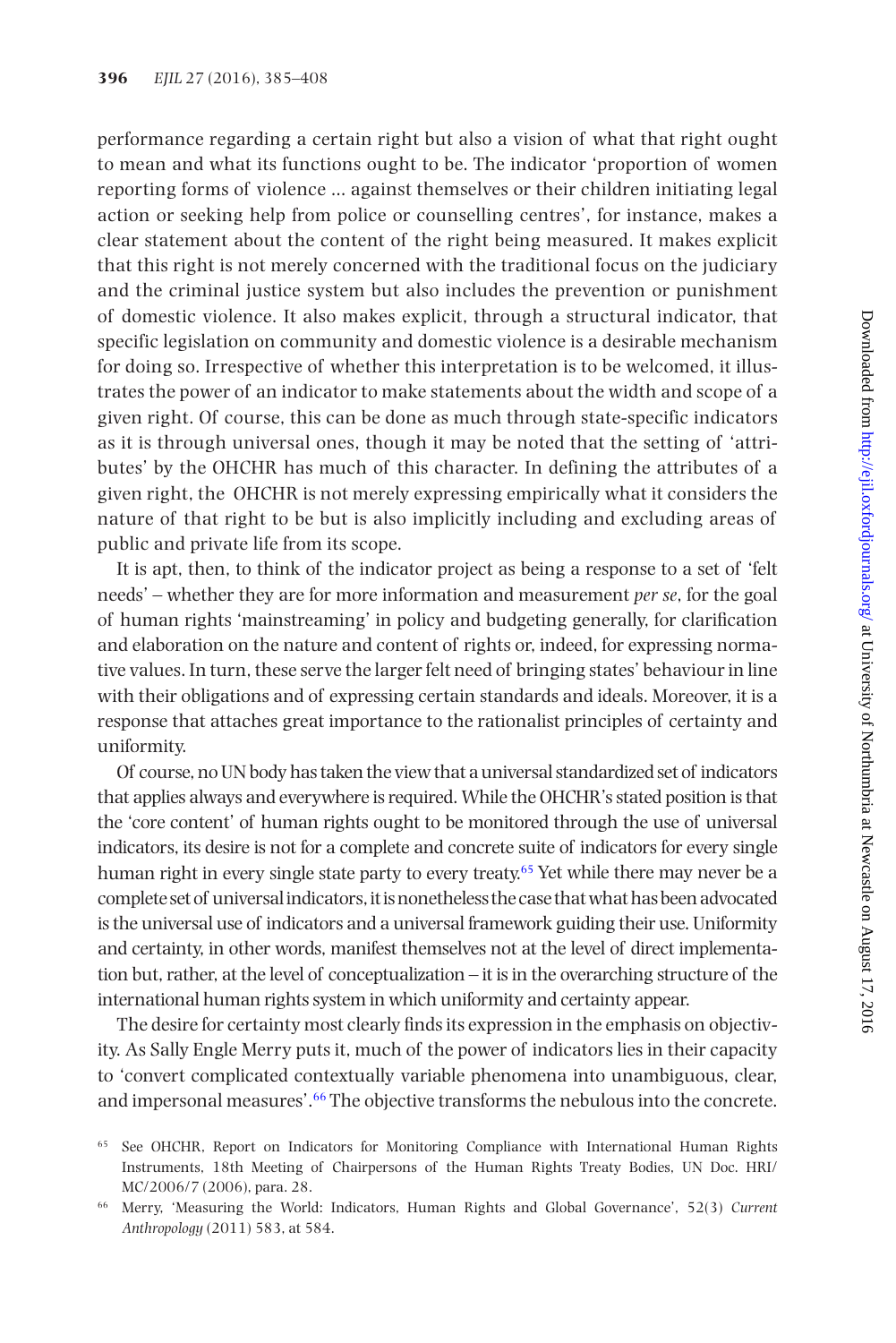Much of the indicator literature advances the argument that all forms of data – qualitative and quantitative, subjective and objective – are in some respect mutually reinforcing, but there is generally an implied or express preference for the quantitative and the objective. While qualitative and quantitative data may be viewed as complementary, the qualitative and the subjective is often represented as being in some sense inferior in usefulness, primarily because it is lacking in certainty and, thus, in need of reformulating in such a way that it can be numerically measured – repackaged so the subjective becomes less so. The OHCHR's guide, with its four quadrants of indicators ranked A–D, puts this most starkly, but a similar implicit hierarchy is present elsewhere – for instance, in Gauthier de Beco's 2008 article, which seems to place household perception data below socio-economic data and events-based data in terms of its usefulness for monitoring human rights performance and places expert judgments lowest of all, $67$  or Craig Mokhiber's desire to bring subjective measures within the rubric of data such as opinion polls and other more 'objective' measures of pub-lic confidence.<sup>[68](#page-13-1)</sup> As well as being more accurate and clear, a crucial element cited as an advantage of using quantitative indicators is that they provide consistency. Unlike the subjective opinion of an expert, an indicator allows close tracking of performance over time, permitting the accurate assessment of improvement or failure.<sup>69</sup>

Yet the desire for uniformity and certainty also manifest themselves as broader guiding principles, both within the initial impetus towards the wider use of indicators and their continuing expansion. Obviously, the OHCHR's efforts are straightforwardly an attempt to systematize and universalize the production and use of indicators – if not to achieve uniformity at the level of individual indicators used, then to achieve it in the form of a 'common approach'.[70](#page-13-3) However, there is also an aspect of the drive towards indicators that seeks not merely to measure but also to map; if not to definitively set out in concrete terms where the limits of each right lie and what their respective characteristics are, then at least to rationalize the process by which this could be determined.

#### **5 The Consequences of the Rationalist Propensity**

The indicator project, then, can be aptly described as possessing a strong propensity towards rationalism. This analysis now turns to the potential consequent pernicious effects that, indeed, have been identified by scholars who are sceptical of the move to indicators. The first of these – the production of unintended consequences – is obvious and something that Oakeshott dealt with briefly. This is not the concern that rationalist endeavours will necessarily result in bad outcomes (although this certainly may

<span id="page-13-3"></span><sup>70</sup> OHCHR, *supra* note 17, at 30.

<span id="page-13-0"></span><sup>67</sup> de Beco, *supra* note 30, at 34–38.

<span id="page-13-1"></span><sup>68</sup> Mokhiber, 'Toward a Measure of Dignity: Indicators for Rights-Based Development' Conference on Statistics, Development and Human Rights, International Association for Official Statistics, 2000.

<span id="page-13-2"></span><sup>69</sup> See Malhotra and Fasel, 'Quantitative Human Rights Indicators: A Survey of Major Initiatives' Expert Meeting on Human Rights Indicators, Turku, Finland, March 2005, available at [www.gaportal.org/sites/](http://www.gaportal.org/sites/default/files/Quantitative%20Human%20Rights%20Indicators.pdf) [default/files/Quantitative%20Human%20Rights%20Indicators.pdf](http://www.gaportal.org/sites/default/files/Quantitative%20Human%20Rights%20Indicators.pdf) (last visited 14 April 2016).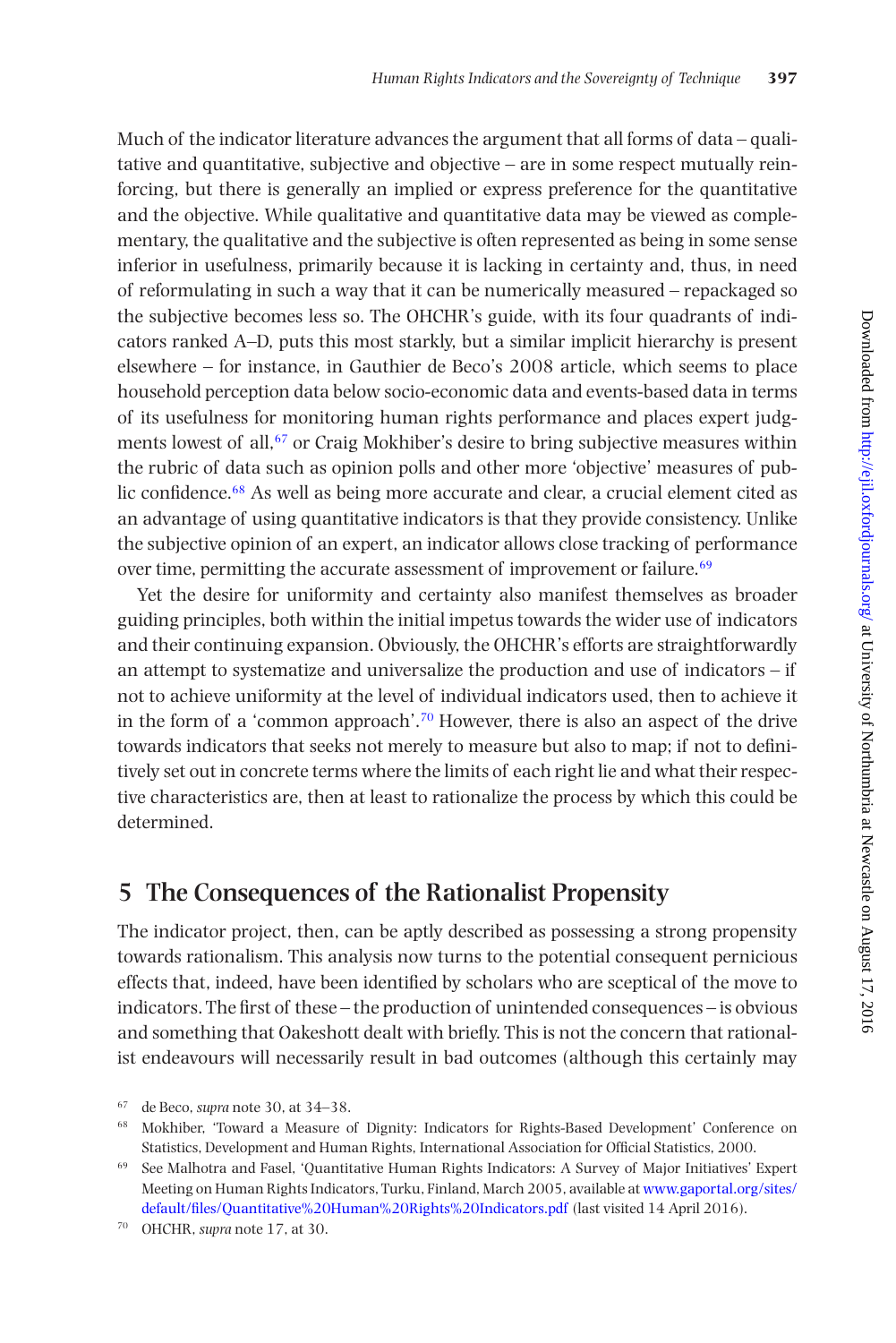be the case<sup> $71$ </sup>), but it is rather that, being weighted towards only half of the available sphere of knowledge (the technical), rationalist projects can only at best be half right. Therefore, they must result in unforeseen effects. While Oakeshott did not use this language, he was clearly alluding to something similar to Robert Merton's 'unanticipated consequences of purposive social action'<sup>72</sup> – a theme that scholars have subsequently teased out of Oakeshott's work.[73](#page-14-2) That is to say, an approach that is at best half right will also be at best half wrong and often in such a way that its proponents cannot recognize.

Unanticipated consequences must manifest themselves in the indicator project because both the measured and the users of measures have the tendency to change their behaviour as a result of the measurement concerned. Measures 'create social worlds' by causing people to think and act differently.<sup>74</sup> Michael Power, in his work on auditing, divided such reactions into decoupling and colonization. In the first instance, there is a strong incentive for the subjects of an audit to attempt to render the process 'ceremonial' – to produce comfort in the auditing body through ritualized compliance and the production of 'auditable form' rather than actual substance.[75](#page-14-4) In other words, states may simply 'buffer away' the monitoring process by going through an ineffectual, but apparently exhaustive, set of checking and measurement, issuing of technical guidance, production of measures and metrics and so forth.[76](#page-14-5) As Power argues, while such efforts can never be completely successful, they shift the focus away from the proper moral concern (in the case of human rights, the protection of individual human beings) to something altogether more abstract and ultimately often meaningless: the creation of auditable outputs to satisfy external monitors as an end in itself.[77](#page-14-6) To this might be added the opportunity cost of diverting resources and time towards the creation of auditable performance (indicators, standards, measures and associated data collection and disaggregation) as opposed to the actual protection of individual citizens' human rights.

In the second approach, precisely the opposite concern is that the values and practices of audit permeate an organization – or a state – to such an extent that it creates new mentalities, new strategies and new goals that interact in hitherto unknowable or unpredictable ways. Actors change their behaviour and activities in the name of these new values, and they do so in complex ways that may result in unintended and undesirable outcomes. Power uses the example of the Research Assessment Exercise in United

- <span id="page-14-0"></span><sup>71</sup> See, e.g., Barsh, *supra* note 29; S. Morse, *Indices and Indicators in Development: An Unhealthy Obsession with Numbers* (2004); Bhuta, 'Governmentalizing Sovereignty: Indexes of State Fragility and the Calculability of Political Order', in Davis *et al.*, *supra* note 3, 132, at 147–149.
- <span id="page-14-1"></span><sup>72</sup> Merton, 'The Unanticiated Consequences of Purposive Social Action', 1(6) *American Sociological Review* (1936) 894.
- <span id="page-14-2"></span><sup>73</sup> See, e.g., Teles and Kaliner, 'The Public Policy of Skepticism', 2(1) *Perspectives on Politics* (2004) 39.
- <span id="page-14-3"></span><sup>74</sup> Espeland and Stevens, 'Rankings and Reactivity: How Public Measures Recreate Social Worlds', 113 *American Journal of Sociology* (2007) 1.
- <span id="page-14-4"></span><sup>75</sup> M. Power, *The Audit Society* (1997), at 96.
- <span id="page-14-5"></span><sup>76</sup> See also Meyer and Rowan, 'Institutionalised Organisations: Formal Structure as Myth and Ceremony', in W. Powell and P. DiMaggio (eds), *The New Institutionalism in Organizational Analysis* (1991) 41.

<span id="page-14-6"></span><sup>77</sup> Power, *supra* note 75, at 121.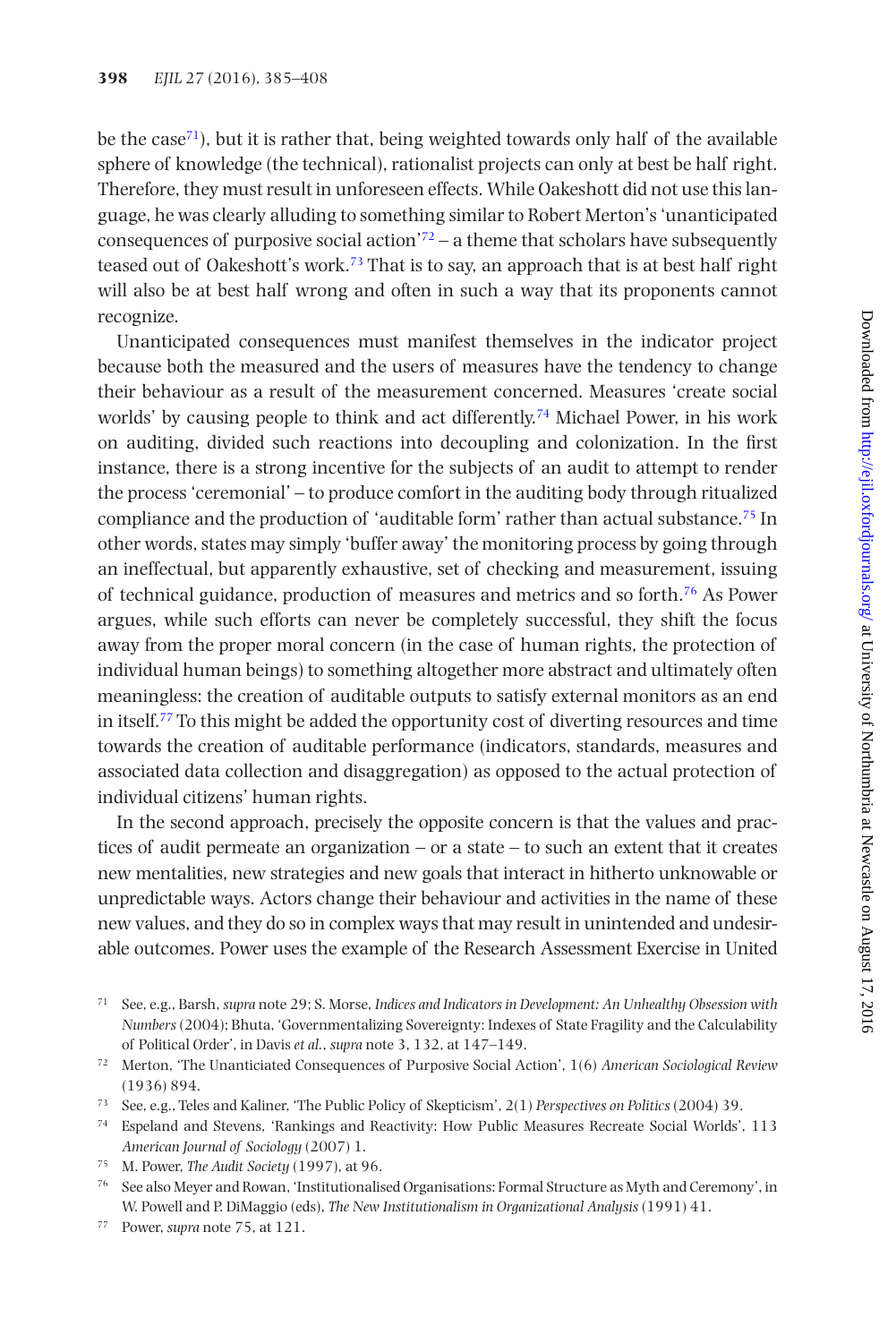Kingdom (UK) universities, which caused academics to prefer publishing in journals to books and to prefer not to spend time doing activities that were not measured, such as editing books and reviewing publications[.78](#page-15-0) While these effects are not catastrophic for higher education or research in the UK, they are certainly different from what was desired or intended. We can expect similarly unpredictable effects to take place wherever an audit takes place, with the danger not that they are necessarily negative but, rather, that they are unknown and unknowable *ex ante*.

As Power puts it, decoupling and compartmentalization are inevitable because individuals are 'infinitely more complex and adaptable than normalizing attempts to measure and control them', $79$  but at the same time, colonization through auditing must also always be expected, because motivations will always tend to become aligned with targets. At its worst, this produces an indicator culture that simply creates a gameplaying mentality for the audited and 'reverse effects', in which the production of auditable performance actually undermines the initial aim[.80](#page-15-2)

Of greater concern to Oakeshott, however, was that the twin desires of the rationalist – for, on the one hand, uniformity and certainty and, on the other, the application of principle distilled from experience – would diminish and displace discourse; that they would close conversation through the application of reason to finding the best or correct course. And, indeed, this danger is immanent in the human rights indicator project. In the first place, if the content of rights has been determined through attributes, and delineated through specific indicators, then there must be a chilling and finalizing effect on conversation and dialogue. For if a set of indicators and attributes defines a given right's content, then what need is there to discuss alternative visions of that right? There are merely numerical measures by which to assess performance. This, indeed, was foremost among Oakeshott's concerns. Whereas unintended consequences are almost mentioned as an aside, he was particularly anxious that the aim of rationalist projects was to provide finality and certainty rather than a continual making do.

The capacity for indicators to reduce and close off conversation has been widely acknowledged. Ann-Janette Rosga and Margaret Satterthwaite, for instance, identify the dangers associated with internationally agreed indicators 'artificially [closing] the gap between international law and domestic policy', whereby national political discourse and contestation about rights is simply bypassed through the manifestation of apparently neutral and objective indicators, agreed in supra-national fora, in domestic policy.[81](#page-15-3) Indeed, the OHCHR's guide is explicit about this in its advocacy of the introduction of indicators into national human rights action plans, development strategies and budgeting.<sup>[82](#page-15-4)</sup> National budgets being fixed in line with internationally agreed targets, whether one agrees with a given target or not, indisputably terminates or sublimates political conversation surrounding the use of public funds.

<span id="page-15-2"></span><sup>80</sup> *Ibid*.

<span id="page-15-0"></span><sup>78</sup> *Ibid*., at 100.

<span id="page-15-1"></span><sup>79</sup> *Ibid*., at 120

<span id="page-15-3"></span><sup>81</sup> Rosga and Satterthwaite, *supra* note 31, at 308.

<span id="page-15-4"></span><sup>82</sup> OHCHR, *supra* note 17, at 103–132.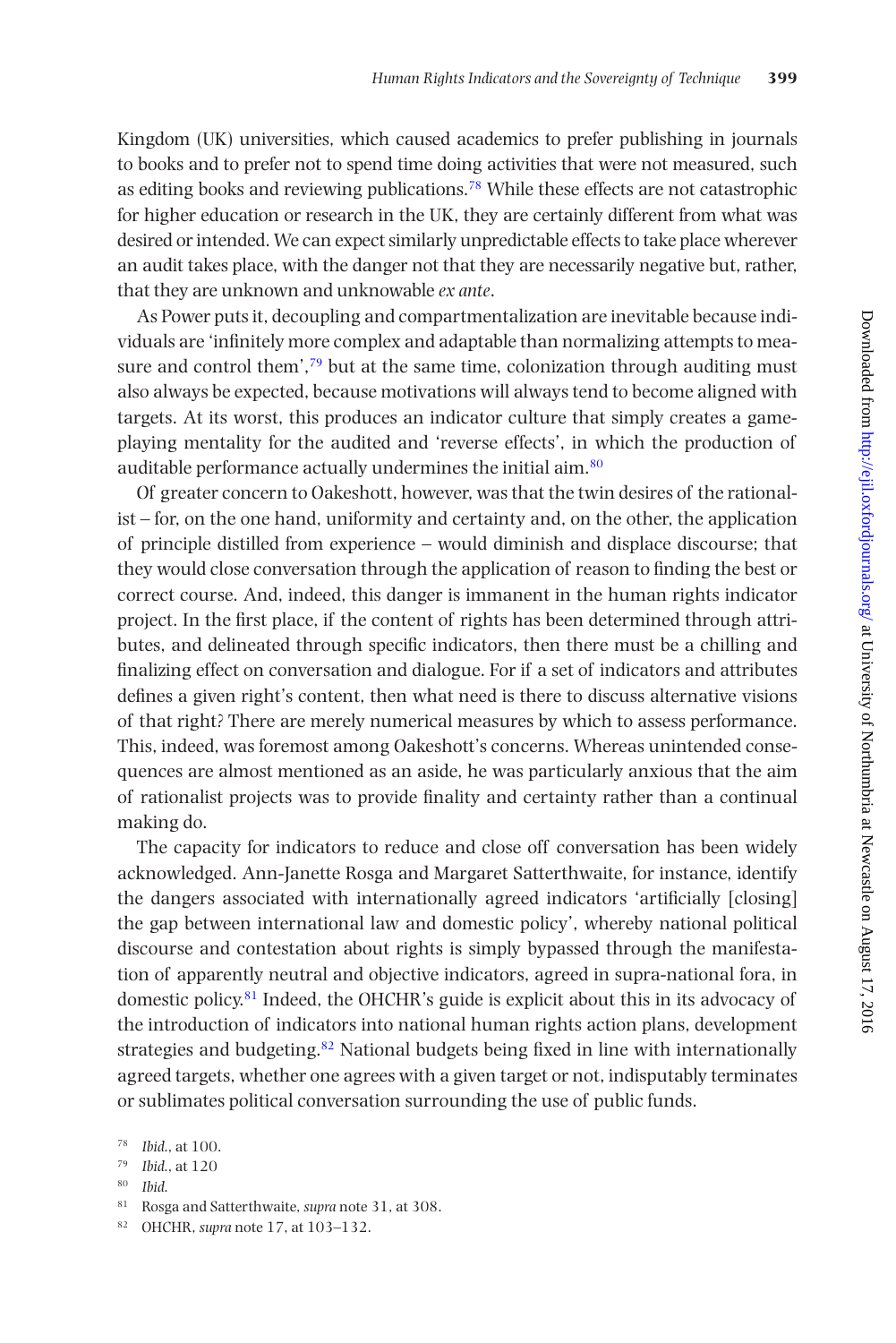Yet in a sense, the closing-off of dialogue and conversation is a much more subtle and pervasive process, associated not with the outright and absolute introduction of human rights indicators wholesale into domestic policy but, rather, with the creation of a technique of global governance, to paraphrase Benedict Kingsbury and colleagues. It has been persuasively suggested that indicators are part of what Nikolas Rose refers to as a method of 'governing at a distance'<sup>83</sup> – a representation of how political power becomes reconfigured so as to provide for the autonomy of individual actors while, at the same time, governing their conduct through supposedly neutral measures – 'the instrumentalization of a regulated autonomy'[.84](#page-16-1) Governing at a distance, in other words, is governance that does not regulate actors directly but, rather, attempts to link their behaviour to political objectives and is particularly useful – or, indeed, crucial – where systems are decentralized. Indicators in the sphere of international human rights, it seems, are a mechanism for achieving this. They allow state actors to have autonomy within a largely decentralized system while, at the same time, aligning their behaviour towards certain political goals (that is, predetermined conceptions of human rights) through the use of apparently apolitical measures and standards.<sup>[85](#page-16-2)</sup>

Thus, the cloak of neutrality is of particular usefulness to the marketing of indicators. It is precisely because they depoliticize what would otherwise be highly contested choices that they are most useful. As Rosga and Sattherthwaite point out, indicators purport to offer technical answers to what would otherwise be extremely difficult questions, and this makes indicators presentable as a kind of neutral exercise that ought to be voluntarily accepted, rather than an assertion of authority and power.<sup>86</sup> This is useful in securing voluntary compliance on the part of what are commonly referred to as 'human rights stakeholders' and in persuading states to submit to the supervision of treaty bodies and the OHCHR on the basis that this supervision is merely technical and therefore non-threatening. However, by extension, this can only have the effect, and, indeed, is often designed to have the effect, of removing human rights from the sphere of domestic conversation and debate, which, in turn, distances human rights from the very stakeholders who have most at stake – ordinary citizens. $87$ 

The language and mentality of auditing reinforces this denuding of discourse. For debate is not, of course, entirely ended by the adoption and creation of indicators. Rather, much remains to be discussed both in their creation and in the application of the broader conceptual framework. But this discussion, taking place as it does away from domestic politics in the realm of international experts and technicians, submerges political questions in technical arguments surrounding how and what

<span id="page-16-0"></span><sup>83</sup> See, e.g., Davis *et al.*, 'Indicators as a Technology of Global Governance', 46(1) *Law and Society Review* (2012) 71, at 81.

<span id="page-16-1"></span><sup>84</sup> See Rose, 'Governing "Advanced" Liberal Democracies', reproduced in P. Miller and N. Rose, *Governing the Present* (2008) 199, at 212–213.

<span id="page-16-2"></span><sup>85</sup> On this point, see also Satterthwaite, 'Indicators in Crisis: Rights-Based Humanitarian Indicators in Post-Earthquake Haiti', 43 *New York University Journal of International Law and Politics* (2010) 865.

<span id="page-16-3"></span><sup>86</sup> Rosga and Sattherthwaite, *supra* note 31, at 311.

<span id="page-16-4"></span><sup>87</sup> See, e.g., Felner, *supra* note 30, at 133–134.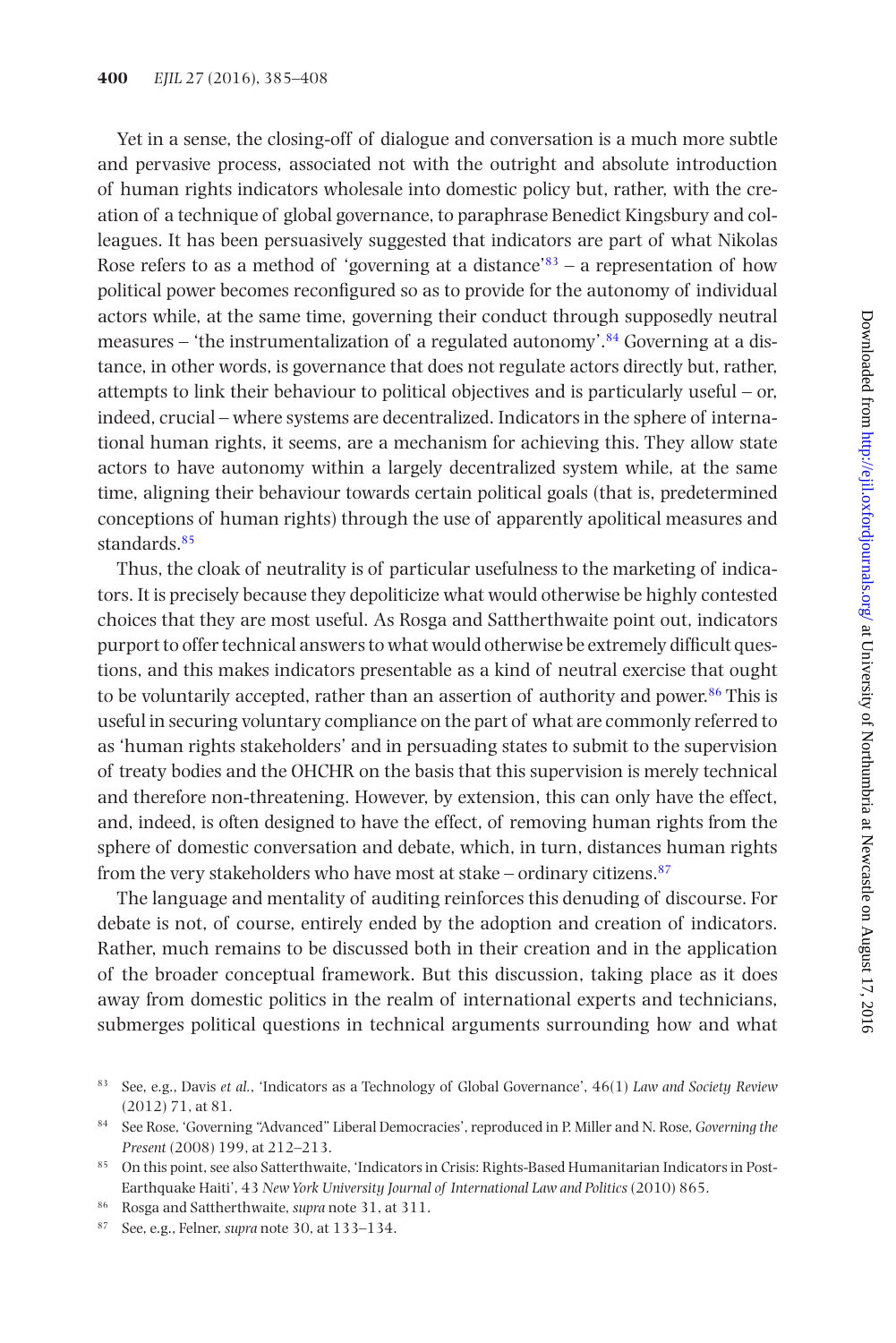to measure, how to collect data and so forth[.88](#page-17-0) While political considerations are immanent in the process, they are left unexplored. Moreover, because quantitative measurement produces a sense of definitiveness and objective reality in the indicators it produces, it conceals the underlying socio-political claims the indicators may represent[.89](#page-17-1) That is, in deciding what to include or exclude in a given indicator, the producer is making decisions, implicitly, about what is or is not desirable, and such a decision can only be a political, value-based process, especially in a field such as human rights. Depoliticizing what would ordinarily be politically contested, through the application of technical standards, may provide a sense of neutrality and objectivity, but it is a false sense. It removes socio-political values from the public realm and embeds them in the construction of indicators, which shifts the balance of power towards the experts engaged in that process.<sup>90</sup> The scope of influence of politicians and politics is correspondingly reduced, and the focus moves away from the ethical towards manner – from content to form. $91$ 

Thus, technique replaces the difficult process of moral and political education that Oakeshott held so important: 'The morality of the Rationalist is the morality of the self-conscious pursuit of moral ideals, and the appropriate form of moral education is by precept, by the presentation and explanation of moral principles.['92](#page-17-4) This can be seen very clearly in the way in which indicators are intended to transform the administration of human rights law at the domestic level into, essentially, an exercise in discourse-free checking. Once the indicators have been agreed, human rights performance can apparently be assessed objectively, with quantitative improvements across the various metrics demonstrating that compliance is taking place and the human rights situation is improving. The questions of whether it actually is improving, and what this means, are sublimated beneath the auditing process, but, more importantly, so are questions of morality and the field of moral education. Rather than the slow, flexible evolution of the moral traditions and habits of a community through political conversation, there is instead simply the blunt application of the precept. Rather than a concept of a given right developing organically within the society in question, there is instead the displacement of localized rights and rights dialogue, $93$  and the suffocation of local idioms.  $94$  Instead of injustice being framed around the individual, it is framed around the failure to perform against targets or the mere failure to produce auditable performance itself. Instead of being a discourse about establishing what is right and wrong – or just – in given cases or in a given policy, the matter of enshrining and protecting human rights instead becomes a task for management.<sup>95</sup>

- <span id="page-17-4"></span><sup>92</sup> Oakeshott, *Rationalism in Politics*, *supra* note 32, at 35.
- <span id="page-17-5"></span><sup>93</sup> See, e.g., Mazzone, 'The Rise and Fall of Human Rights: A Sceptical Account of Multilevel Governance', 3(1) *Cambridge Journal of International and Comparative Law* (2014) 929.
- <span id="page-17-6"></span>94 See, e.g., Hafner-Burton and Ron, 'Seeing Double: Human Rights Impact through Qualitative and Quantitative Eyes', 61(2) *World Politics* (2009) 360, at 393–394.
- <span id="page-17-7"></span>95 See Koskenniemi, 'International Law: Constitutionalism, Managerialism and the Ethos of Legal Education', 1 *European Journal of Legal Studies* (2010) 1.

<span id="page-17-0"></span><sup>88</sup> See Merry, *supra* note 66, at 588.

<span id="page-17-1"></span><sup>89</sup> See Davis *et al*., *supra* note 83, at 87.

<span id="page-17-2"></span><sup>90</sup> *Ibid*.

<span id="page-17-3"></span><sup>91</sup> See Jacobsson, 'Standardization and Expert Knowledge', in N. Brunsson and B. Jacobsson (eds), *A World of Standards* (2002) 41, at 46–48.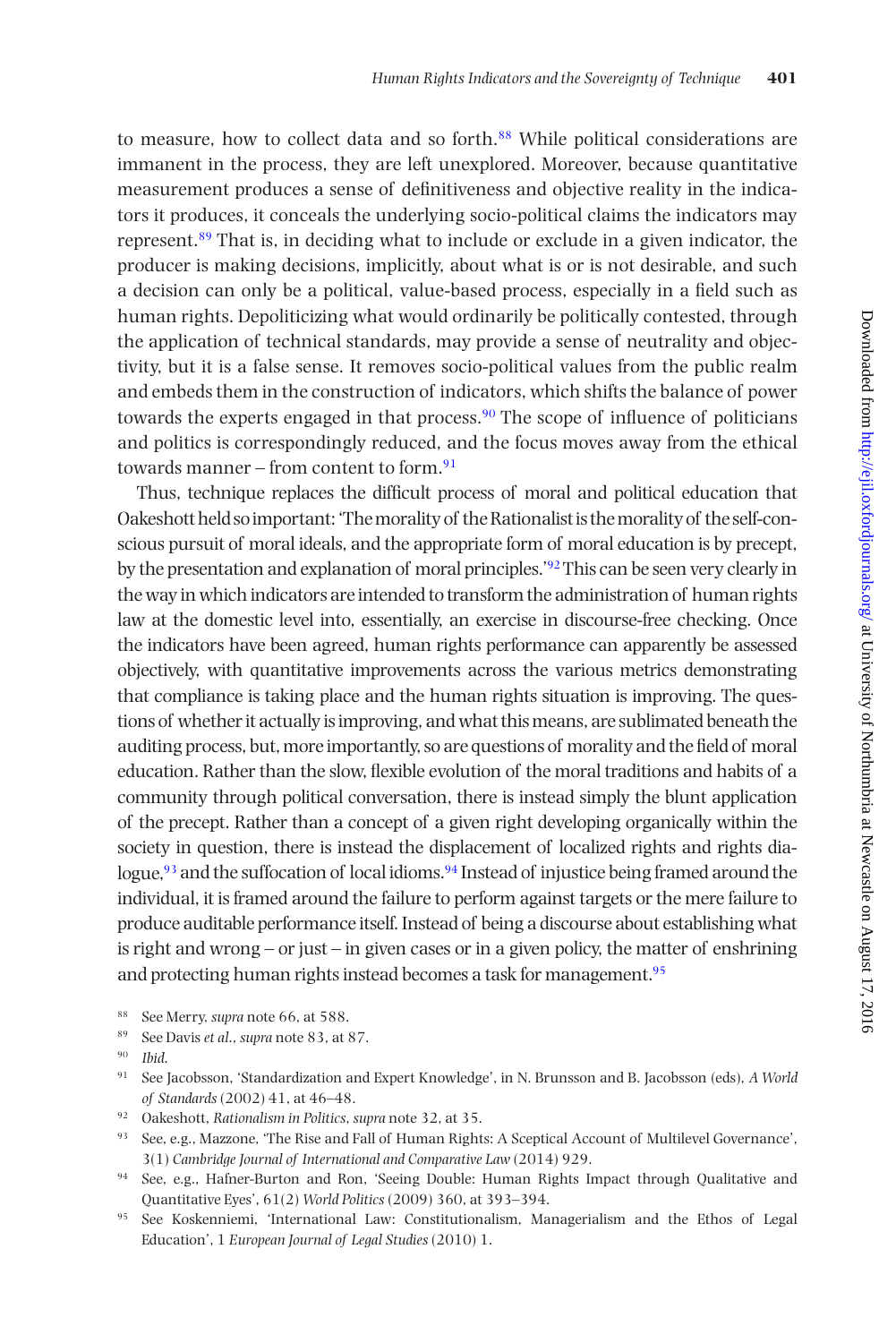Ultimately, this also has the effect – and, as has been often seen, the stated intention – of diminishing the role of the subjective, experiential and practical in the protection of human rights and the assessment of its performance. It represents the reduction, as Oakeshott put it, of 'the tangle and variety of experience to a set of principles'.[96](#page-18-0) The rationalist view of experience is a limiting one. It accepts only experience that has been converted into a formula, not the wider sense of experience cumulating within a society into traditions and habits that, though mysterious or opaque, contain its accumulated practical knowledge. This leads the rationalist to cut himself off from tradition and, in turn, become 'apt to attribute to mankind a necessary inexperience in all the critical moments of life';[97](#page-18-1) to paternalistically ignore local and contextual wisdom in the name of certain and uniform objective measurement – to seek to extract knowledge from its context and its history.[98](#page-18-2) The power of indicators to reduce and submerge the complexities of contextual phenomena into standards and categories is a ready example of the capacity for rationalism to act in this way, as is the reduction of subjective, expert narrative into quasi-objective measures through coding into numerical representations or through the reduction of lived experience to survey data, which transforms the rich tapestry and complexity of communities and individuals into quantitative measures such as 'percentage of individuals who feel safe walking alone at night'. It is the imposition of the simplicity of principles onto the 'tangle and variety' of lived experience. It is to ignore how matters are currently 'attended to' and, instead, to approach matters as a social engineer.<sup>[99](#page-18-3)</sup>

Removing moral discourse from the sphere of human rights and driving it into 'what is measurable instead of what matters' then has the effect of depriving the human rights movement of its power as a mechanism for justice, and diminishing its potential by focusing on what is measurement friendly.[100](#page-18-4) The unpredictable, ungovernable, chaotic nature of changing social norms, which may seem dormant for decades before undergoing dramatic shifts, is lost amid the need to demonstrate structure, process and outcome. Denuding the human rights movement of discourse by shifting the emphasis towards verification and auditing strips away its political power. The end result is the draining away of its spirit. Instead of Immanuel Kant's moral politician, the 'genuine republican' seeking to act in the right way based on the context of the society in which he lived, there is instead simply the development and application of professional technique[.101](#page-18-5) Instead of narrative, the telling of stories 'that keep alive and strengthen the ideas of freedom, equality and universality', there is a managerial sensibility that sees its role as the verification of performance towards outcomes agreed among a caste of international experts, rather than justice.<sup>[102](#page-18-6)</sup>

<span id="page-18-0"></span><sup>96</sup> Oakeshott, 'Rationalism in Politics', *supra* note 32, at 2.

- <span id="page-18-3"></span><sup>99</sup> See Oakeshott, 'Scientific Politics', 1 *Cambridge Journal* (1947–1948) 347, at 355.
- <span id="page-18-4"></span><sup>100</sup> ICHRP, *supra* note 2, at 4.
- <span id="page-18-5"></span><sup>101</sup> Koskenniemi, *supra* note 95.
- <span id="page-18-6"></span><sup>102</sup> ICHRP, *supra* note 2, at 3, describing how donors typically adopt the view that human rights practitioners have 'too broad a justice perspective'.

<span id="page-18-1"></span><sup>97</sup> *Ibid*., at 3.

<span id="page-18-2"></span><sup>98</sup> Merry, 'Measuring the World: Indicators, Human Rights and Global Governance', 52 *Current Anthropology* (2011) 84.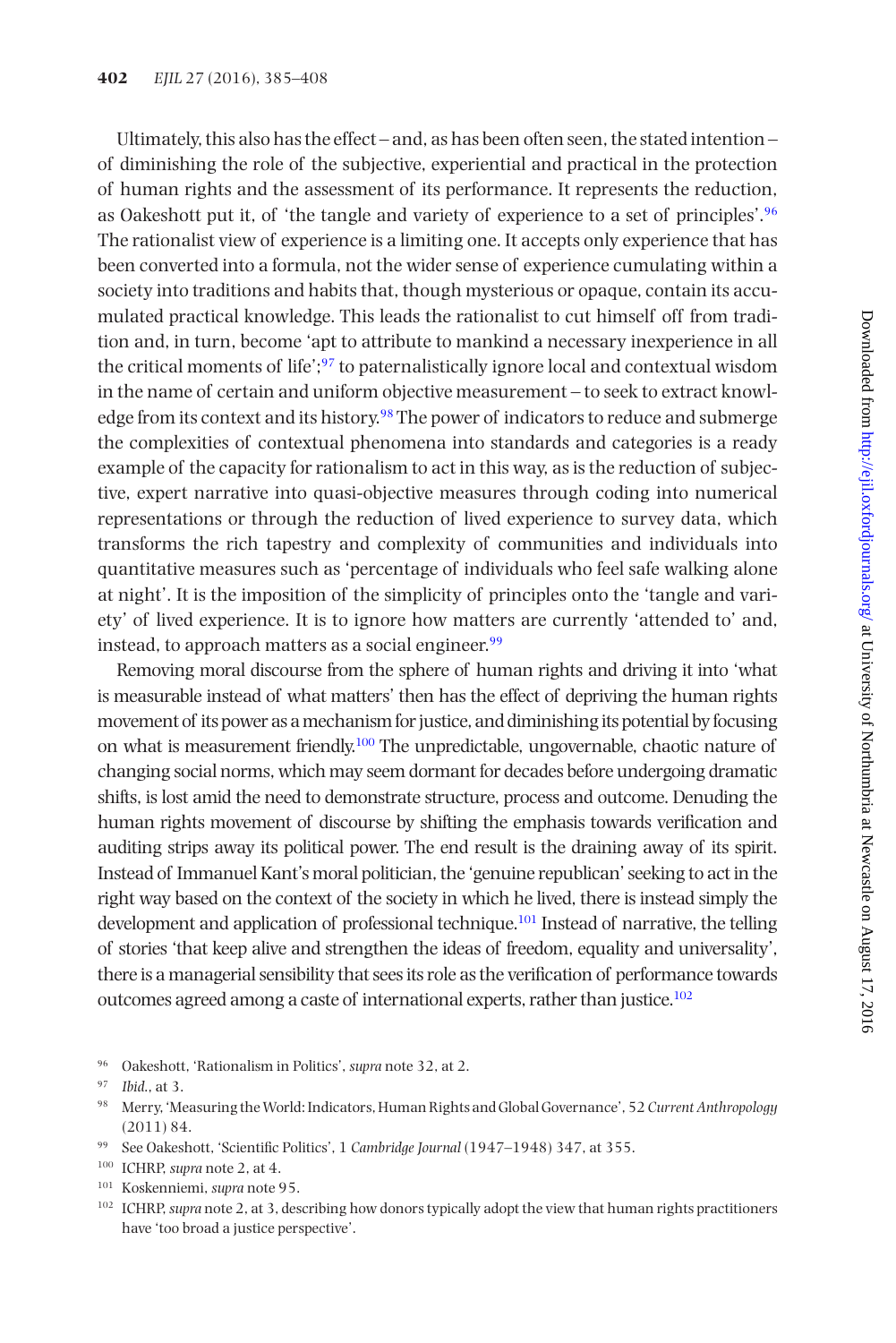#### **6 The Transformation from Tool to Paradigm**

Yet most advocates of the use of quantitative data in the measurement of human rights see a continued role for the subjective and experiential complemented by the use of indicators. The OHCHR's guide itself describes indicators as a 'tool to support' narrative or judicial assessments, and this perspective is fairly common.<sup>103</sup> As Nancy Thede describes it, the majority 'see the usefulness of a combination of analysis and quantified data, the latter being a useful complement to the former but never under any circumstances being able to stand on its own.['104](#page-19-1) And there are, indeed, alternative visions for the use of indicators that suggest how the technical knowledge provided by statistical measures can supplement the intuitive and tacit practical knowledge of the practitioner, rather than supplant it.

An extensive example of such a process is provided by Christopher Stone in the form of 'locally usable near real time "active indicators"', used by the Jamaican Constabulary Force to mine data regarding raids and searches in order to establish best practices, or by the Attorney General of Lagos State to establish how many prisoners were on pre-trial detention in prisons and for how long in order to focus resources on the elimination of bottlenecks[.105](#page-19-2) Here, quantitative data in the form of indicators is used in a decentralized fashion by local professionals and experts to notice patterns and find hidden discrepancies or misallocations of resources in order to improve their work. Stone contrasts this with the many 'carcasses of failed indicator projects' littering developed countries – the results of resistance to the exercising of external power on the part of local agencies ('those in positions of immediate and legitimate authority', as Stone puts it) and of constant shifting priorities forced by new indicators demanded by governmental ministers, donors or UN agencies.<sup>106</sup> Rather, Stone describes the use in Jamaica and Lagos of indicators that are designed specifically for use by an official with formal authority over those expected to produce the outcome being measured – for instance, the commissioner of the Jamaican Constabulary Force.[107](#page-19-4) This design enables close, responsive, timely measurement for a clear purpose, improving the effectiveness and efficiency of police raids and, crucially, ensuring that data is examined at the level of operational responsibility by those in positions of legitimate authority, not national or international figures who are far away from the actual practice in question (both literally and figuratively) and who lack accountability and, hence, legitimacy in the eyes of those working 'on the ground'. Other examples from the Philippines and Colombia demonstrate how human rights indicators can be developed and used locally, even when they are created in response to international standards or principles, to provide information about local needs.<sup>108</sup>

<span id="page-19-3"></span><sup>106</sup> *Ibid*., at 281–283.

<span id="page-19-0"></span><sup>103</sup> OHCHR, *supra* note 17, at 4.

<span id="page-19-1"></span><sup>104</sup> Thede, *supra* note 59, at 270.

<span id="page-19-2"></span><sup>&</sup>lt;sup>105</sup> Stone, 'Problems of Power in the Design of Indicators of Safety and Justice in the Global South', in Davis *et al*., *supra* note 3, 282.

<span id="page-19-4"></span><sup>107</sup> *Ibid*., at 285.

<span id="page-19-5"></span><sup>108</sup> See Santos, Decentralisation and Human Rights: A Philippine Perspective on the Feasibility of Their Interface in Policy and Practice, International Council on Human Rights Policy Working Paper (2001), available at www.ichrp.org/files/papers/39/116 - The Philippines - Linking Local Government [and\\_Human\\_Rights\\_Santos\\_\\_Soliman\\_\\_2001.pdf](http://www.ichrp.org/files/papers/39/116_-_The_Philippines_-_Linking_Local_Government_and_Human_Rights_Santos__Soliman__2001.pdf) (accessed 14 April 2016); Urueña, 'Internally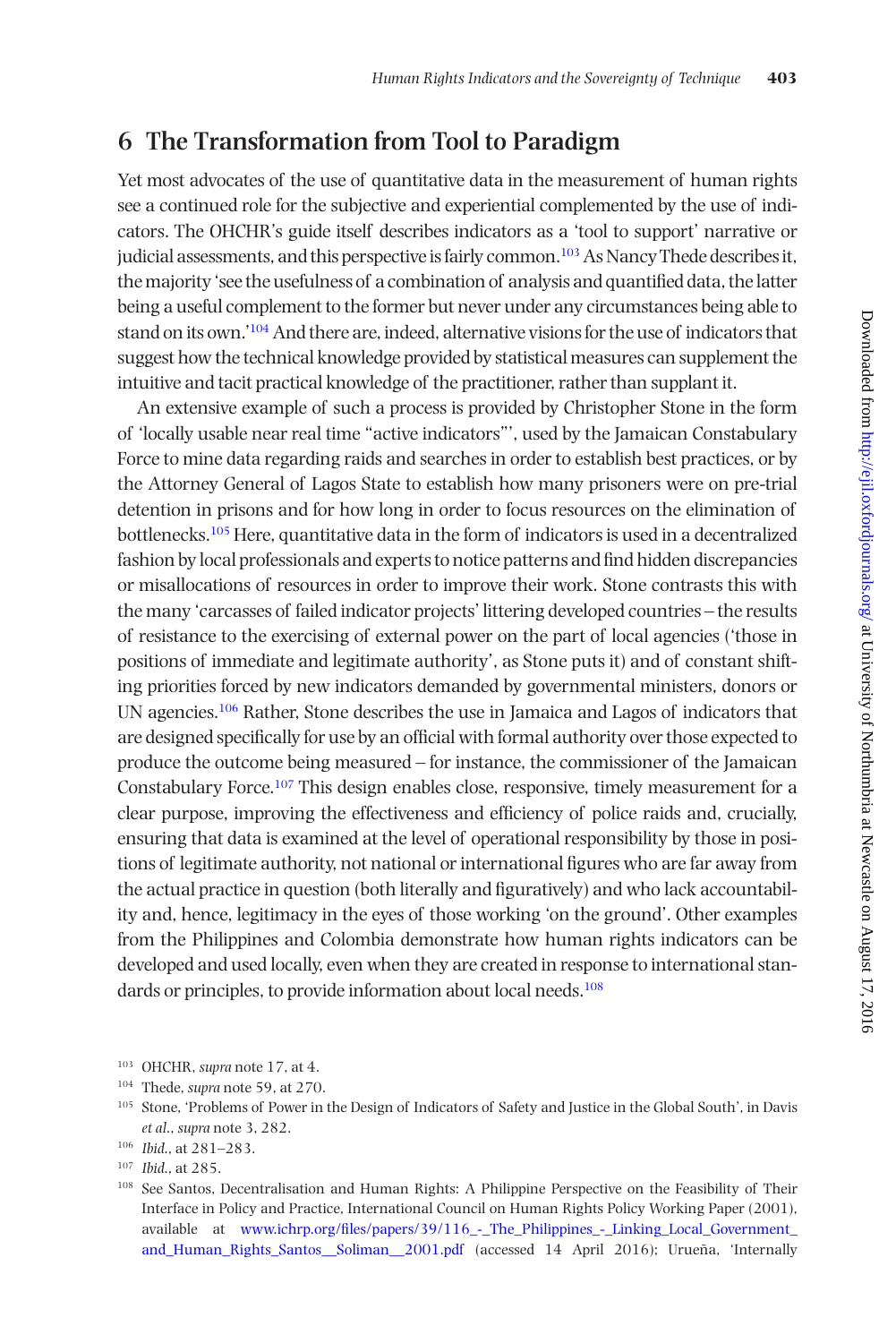These, it seems, could be examples of Oakeshott's description of the combination of the technical and the practical made real: the tacit, intuitive, experiential nature of the practitioner supported and enhanced by the application of statistical tools in a bottom-up, contextual process carried out at the most decentralized level possible – and the approach certainly holds promise in the field of human rights. Given this possibility, then, it seems churlish, even disingenuous, to describe the move towards indicators as being in danger of crowding out less technical methods of monitoring human rights. Construed as simply being supplementary to, and supportive of, judgment-based, subjective assessments, where is the harm in an increased use of indicators, moderated by common sense?

The danger is that the rationalist tendency is always at risk of becoming dominant. Perhaps the greatest concern is simply that the desire for ever greater acquisition of technique will accelerate and that it will consequently come to subvert the experiential, practical knowledge, analysis and assessments of the locally embedded expert. Despite best intentions – in other words, despite human rights practitioners taking the view that quantitative measures and indicators are simply complementary to human judgment about how to best protect human rights in a given context – it may be that the rationalist tendency will nonetheless turn monstrous (not least because of financial considerations, which will always prioritize measureable 'impact'). Merry describes in compelling terms how, at the treaty body level, 'indicator culture' has come to be the default mode of monitoring human rights performance,<sup>109</sup> and in the UK, the Equality and Human Rights Commission's work has come to revolve heavily around the use of indicators in a 'measurement framework'[.110](#page-20-1) At a recent workshop organized by the International Council on Human Rights Policy, the participants expressed the concern that 'evaluation methods and frames of impact assessment [are] exerting a disproportionate pressure on the narratives and practices of human rights work, distorting priorities, objectives and processes'.<sup>111</sup> Or, as Paul Gready puts it, '[f]or human rights, there is a real danger that its reference point may shift too radically from international human rights law to the requirements of evaluation and donors'.<sup>[112](#page-20-3)</sup>

Why should this be so? Oakeshott's final, and most pressing, concern was that rationalism would perpetuate itself – that the field of morality and moral education would become more and more a matter of the acquisition of technique – primarily because of the view the rationalist had towards practical knowledge. Since he saw it as being inferior to technical knowledge, he begins to neglect it, if not to attempt actively to extirpate it. And because of this, he 'dries up [his] mind' – he sees the only solutions to perceived problems as the application of yet more technique: 'All the Rationalist can

Displaced Population in Colombia: A Case Study on the Domestic Aspects of Indicators as Technologies of Global Governance', in Davis *et al.*, *supra* note 3, 249.

<span id="page-20-0"></span><sup>109</sup> Merry, *supra* note 28.

<span id="page-20-1"></span><sup>110</sup> Equality and Human Rights Commission, available at [www.equalityhumanrights.com/about-us/our](http://www.equalityhumanrights.com/about-us/our-work/key-projects/equality-measurement-framework)[work/key-projects/equality-measurement-framework](http://www.equalityhumanrights.com/about-us/our-work/key-projects/equality-measurement-framework) (last visited 25 March 2015).

<span id="page-20-2"></span><sup>111</sup> ICHRP *supra* note 2, at 3.

<span id="page-20-3"></span><sup>&</sup>lt;sup>112</sup> Gready, 'Reasons to Be Cautious about Evidence and Evaluation: Rights based Approaches to Development and the Emerging Culture of Evaluation', 1(3) *Journal of Human Rights Practice* (2009) 380, at 383.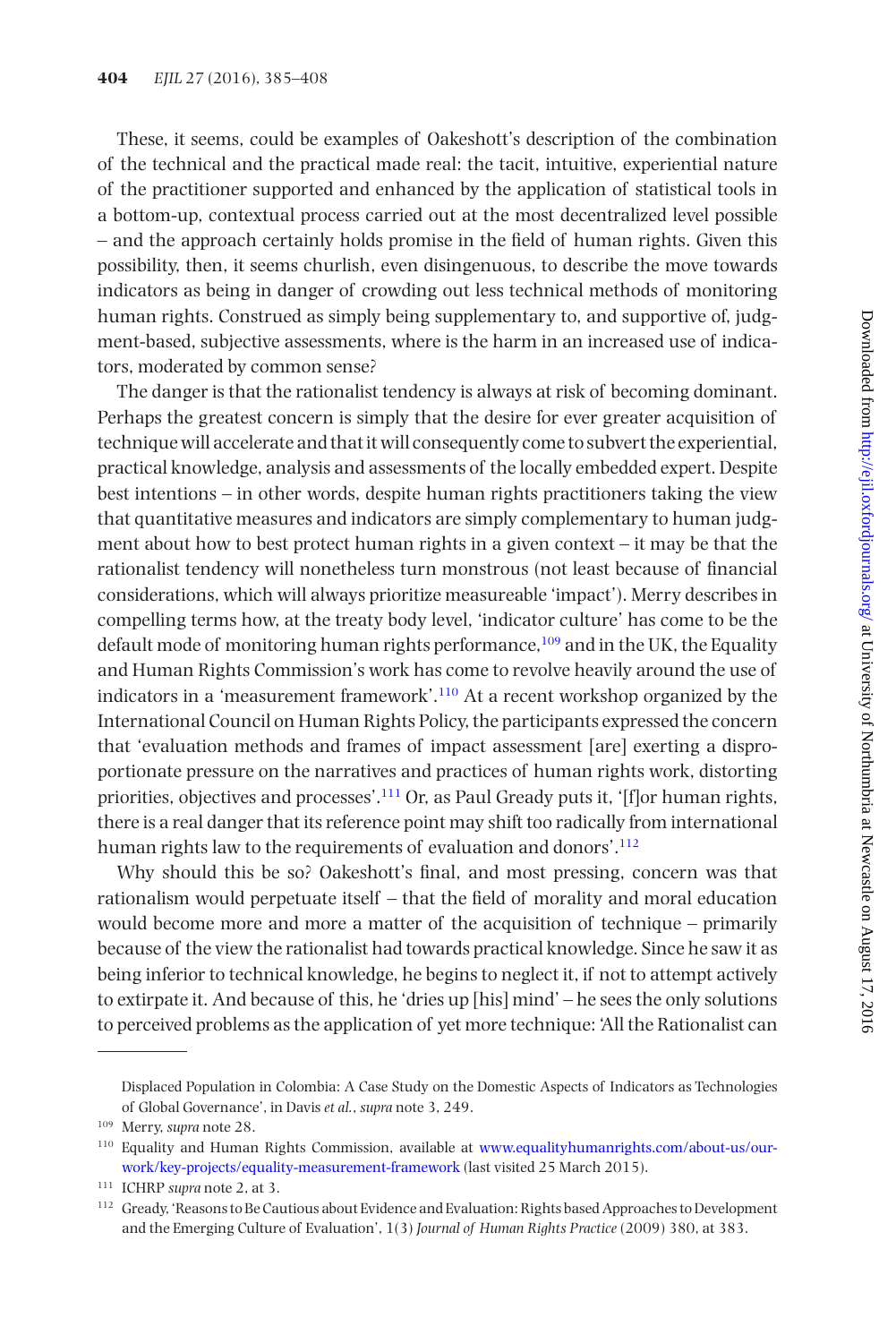do when left to himself is to replace one rationalist project in which he has failed by another in which he hopes to succeed'.<sup>113</sup> The political content of human rights – the goal of justice for the individual against the power of the State – becomes stripped away by the need for better measurement and better performance based on what can be measured.[114](#page-21-1)

The concern, then, is not that anybody advocates for the replacement of judgement-based assessment by the use of purely objective-seeming statistical measures, indicators and benchmarks. Rather, it is that the rationalist propensity sees the resolution of problems as purely being a matter for the application of technique, rather than for the more difficult, time-consuming and decentralized – uncontrolled – method of developing practical knowledge. Instead of the slow, steady, quiet evolution of moral principle and of the tacit, experiential knowledge of the expert, the default position becomes that quantitative measurement provides the cure for all ills. Once the culture of statistics and indicators enters the mainstream, it becomes difficult to reverse. Where practical knowledge is seen as 'nescience', the only solutions postulated will be technical in nature, and the only cure for rationalist failures will be more rationalism. And this describes with great accuracy the response to the problems associated with the indicator project, which are characterized by, if anything, an even greater tendency towards rationalism than the project itself.

Indeed, it seems that the temptation towards centralization and certitude in the production and use of indicators is almost inescapable once the indicator culture has taken hold. The rationalist tendency, unable or unwilling to leave too much space for the practical, for the experiential and for the tacit, always prefers the application of technique. This is most evidently the case for those who view the use of globally determined quantitative measures as being essential to the realization of human rights. 'While the criticisms and challenges to the creation of international indicators for ESCR are informative', as Welling rather revealingly puts it, 'they do not justify allowing the international community to remain uninformed about the deficiency of ESCR protection and access around the world.'[115](#page-21-2) In other words, indicators may have their flaws, but the solution can only be the generation of more data that the 'international community' can utilize. The cure is only ever technical in character; it is the production of frameworks and systems by which techniques of indicator creation and usage can come to be implemented. The alternative is for the 'international community' to be *uninformed*.

Thus, the first step in the next stage of rights-based development is identified as 'the compilation of an internationally agreed and scientifically adequate list of core development indicators for civil and political rights, based on international standards'[;116](#page-21-3) the solution to conceptual problems surrounding economic, social and cultural rights is presented as being the development of more detailed suites of indicators by the

- <span id="page-21-2"></span><sup>115</sup> Welling, *supra* note 10, at 958.
- <span id="page-21-3"></span><sup>116</sup> Mokhiber, *supra* note 68, at 9.

<span id="page-21-0"></span><sup>113</sup> Oakeshott, *Rationalism in Politics*, *supra* note 32, at 32.

<span id="page-21-1"></span><sup>114</sup> ICHRP, *supra* note 2, at 4.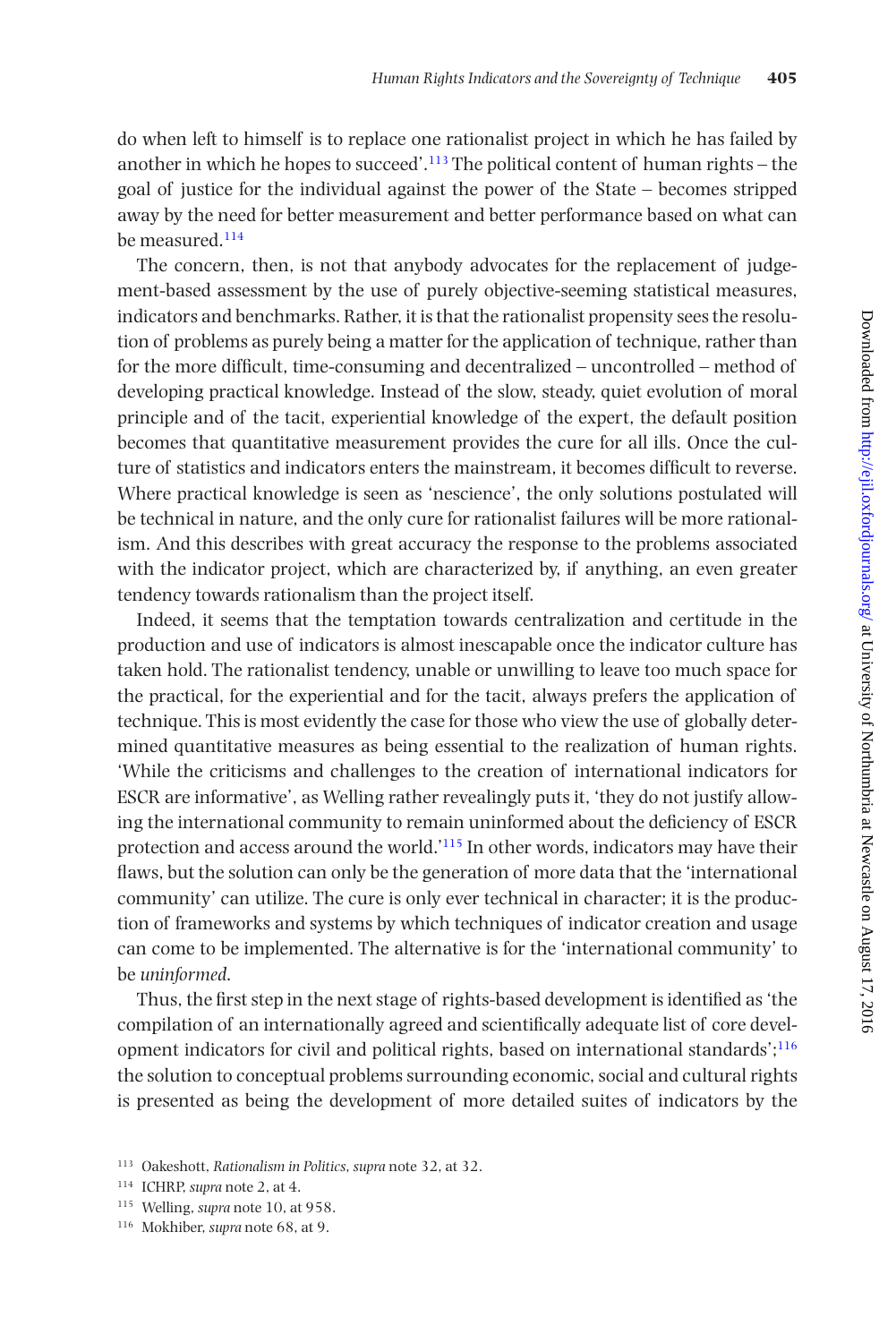CESCR so as to give 'concrete meaning' to those rights, $117$  and the solution to discrepancies between agreed minimum standards for humanitarian relief due to differing local contexts is presented as '[describing] the gap between the standards and indicators listed in the handbook and the ones reached in actual practice … [and explaining] what needs to be changed'.<sup>118</sup> The OCHCHR's guide, which acknowledges the limitations of the use of indicators in its opening pages, argues that the solution is stronger involvement of human rights stakeholders in their production[.119](#page-22-2) The problems associated with being half right are often resolved, that is, through the application of technique; through ever more rationalistic responses.

The tendency of rationalism to perpetuate itself is also apparent even where the entire indicator project is viewed with scepticism. Thede, for instance, while acknowledging the dangers of 'statistical mystique', the value-laden nature of indicators, the difficulty or impossibility of capturing values in numerical form and the prospect of a 'productivist' approach undermining human rights themselves, still comes to the conclusion that what is required is to 'establish what are the component aspects of each right, what the relationship of each component is to the overall respect of that right and, finally, what are the indicators that can generate meaningful information about one or the other of the components of that right' – in short, a 'theory to link concept to indicator'.<sup>120</sup> In other words, these issues are to be resolved with the application of reason to reach solutions, which is precisely the type of effort undertaken by the OHCHR to centralize and systematize a conceptual framework for determining and measuring the attributes of each and every human right.

Merry, meanwhile, in a careful and considered analysis of the problems associated with human rights indicators (noting that they are unrepresentative, dependent on the cooperation of states parties to the treaties, dependent on ranking to have any effect, decontextualized and ahistorical and lacking a sanction mechanism for failures of implementation) comes to the apparent conclusion that what is required is simply more 'powerful' indicators permitting ranking, punishment for lack of achievement and, above all, 'clear theory embedded in the indicator' – in other words, more simplification, more clarity and more streamlining.<sup>121</sup> The problems associated with the application of technique are cured by the application of yet more of it.

And despite an extensive and considered critique of the development of the indicator project, Rosga and Satterthwaite similarly propose a solution that boils down to the production of a set of outcome indicators produced by the treaty bodies, the OHCHR and NGOs, to be applied universally. Here, the approach adopted by Fukuda-Parr and colleagues, that is, 'ranking countries by measuring the relationship between the extent to which a population enjoys fundamental economic and social rights and the resource capacity of the state to fulfil ESR obligations' is cited as promising, though

<span id="page-22-3"></span><sup>120</sup> Thede, *supra* note 59, at 268.

<span id="page-22-0"></span><sup>117</sup> de Beco, *supra* note 67, at 40.

<span id="page-22-1"></span><sup>118</sup> Humanitarian Charter and Minimum Standards in Disaster Response, Sphere Project (2004), at 8–9.

<span id="page-22-2"></span><sup>119</sup> OHCHR, *supra* note 17, at 4.

<span id="page-22-4"></span><sup>121</sup> Merry, *supra* note 28.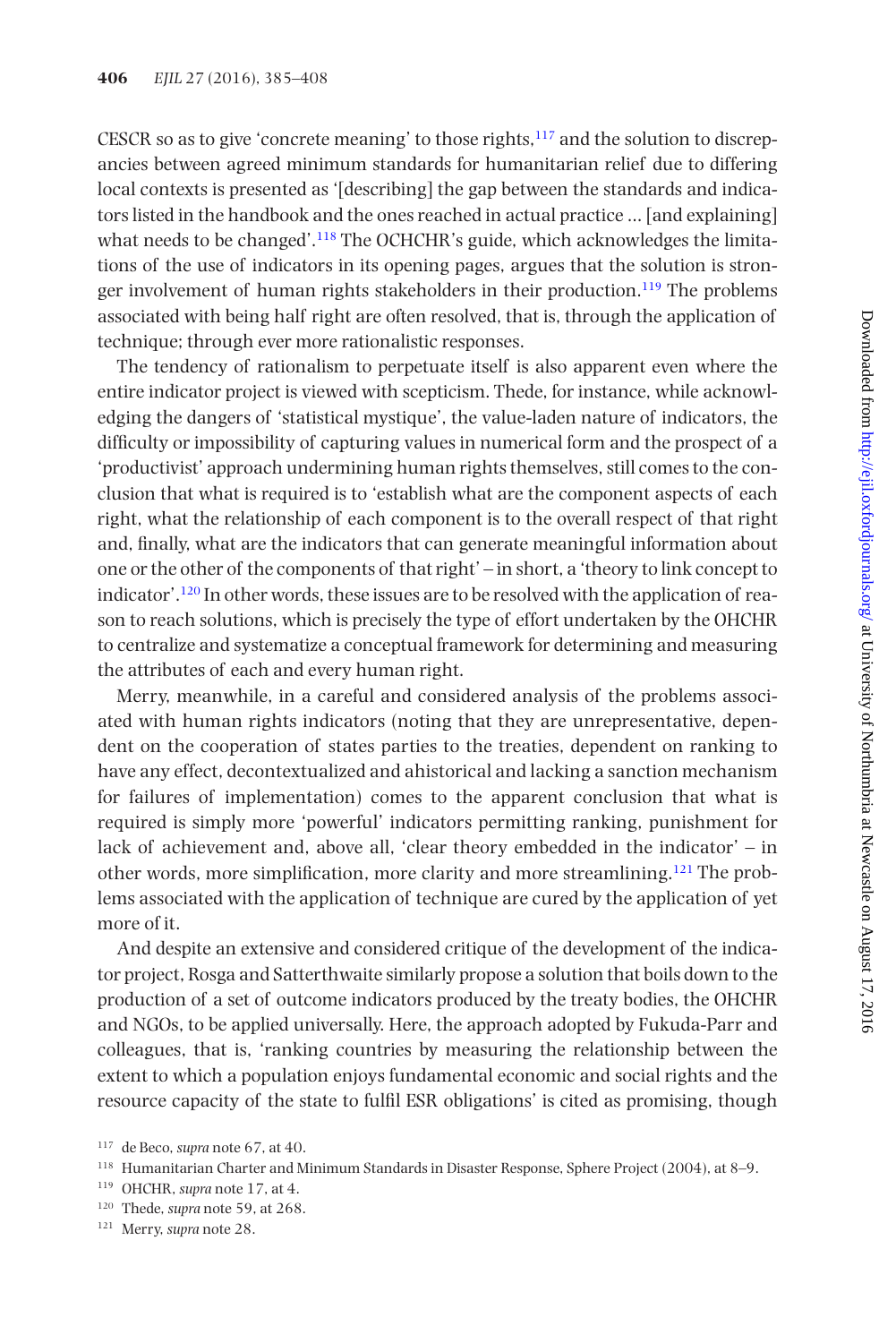how this approach avoids the pitfalls identified by the authors is not made clear.<sup>122</sup> Political conversation at the domestic level is to continue, but only if it is framed around the universally applicable Donabedian model, with the power to determine structural and process indicators devolved to the national level – outcome indicators having been centrally mandated. In addition, indicators must be created to measure political participation so as to avoid the bypassing of political discourse in domestic politics.[123](#page-23-1) The solution to the pitfalls of governmentality, it turns out, is more of it. What is required is the utilization of indicators to permit global governance to interface with the governed more directly.[124](#page-23-2)

The rationalist propensity's tendency to propose rationalist solutions is well illustrated by the fact that even Stone is still tempted, ultimately, to suggest that what is required is an 'iterative method' for the construction of global indicators. That is, since he is unwilling to entirely leave the production and use of indicators to practitioners or experts, whether liaising across borders or otherwise, Stone eventually comes to the proposition that there ought to be a 'system or framework of indicators that can be used across countries, in very different national contexts'.[125](#page-23-3) While this ought to be produced from the 'bottom up', the character of the rationalist still lurks in the background in that the end result seems to remain a globally produced and universally applicable system. The rationalist propensity is unsatisfied with any approach that does not, ultimately, lead to the uniform and certain application of principle, however this is produced. While there is promise, then, in the notion of indicators produced and consumed by those in positions of legitimate authority, as Stone suggests, there must come with it a wariness of rationalist tendencies towards uniformity and certainty in different guises.

## **7 Conclusion**

Describing the indicator project, and the indicator culture that surrounds it, as 'rationalist' gives us a fruitful method for understanding not only its flaws but also its growth. What, then, is to be proposed? One obvious critique of Oakeshott's position is that, as elsewhere in his work, he seems to present a bleak scenario in which matters have progressed too quickly and too far in the wrong direction to ever be reversed.<sup>126</sup> He appears to present us with a vision of a rationalist tendency that grows ever more pronounced until there is space for nothing else. This article considers that vision to be compelling but, at the same time, recognizes that there is considerably more nuance

<span id="page-23-0"></span><sup>&</sup>lt;sup>122</sup> S. Fukuda-Parr, T. Lawson-Remer and S. Randolph, Measuring the Progressive Realization of Human Rights Obligations: An Index of Economic and Social Rights Fulfillment, Economics Working Paper No. 200822 (2008), available at [http://digitalcommons.uconn.edu/econ\\_wpapers/200822](http://digitalcommons.uconn.edu/econ_wpapers/200822) (last visited 14 April 2016).

<span id="page-23-1"></span><sup>123</sup> See Rosga and Satterthwaite, *supra* note 81, at 312–314.

<span id="page-23-2"></span><sup>124</sup> *Ibid*., at 315.

<span id="page-23-3"></span><sup>125</sup> *Ibid*., at 292–294.

<span id="page-23-4"></span><sup>126</sup> See, in particular, Oakeshott, 'The Tower of Babel', in Oakeshott, *Rationalism in Politics*, *supra* note 32, 59.